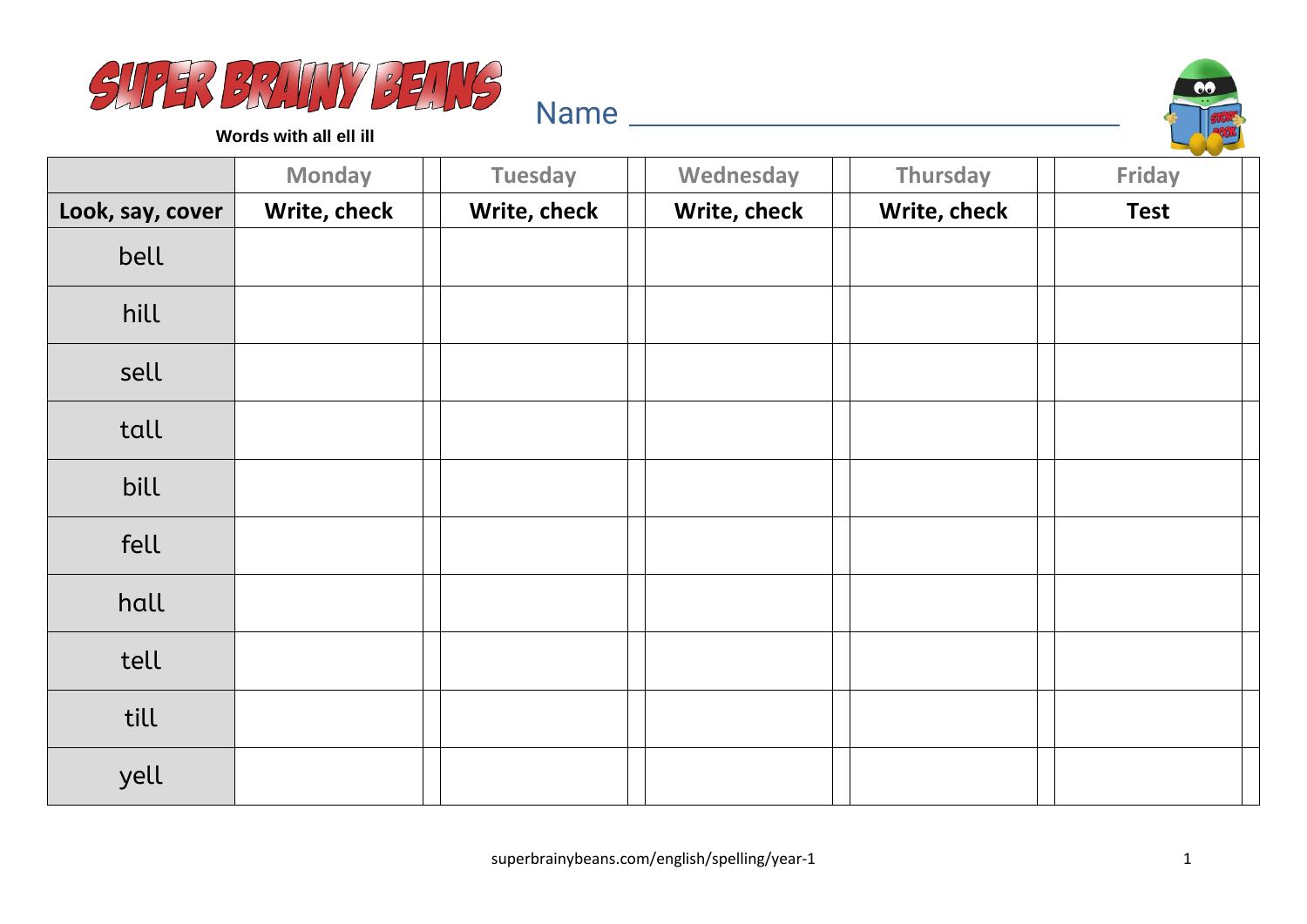



**Words with ai**

|                  | <b>Monday</b> | <b>Tuesday</b> | Wednesday    | Thursday     | $\sim$<br>Friday |
|------------------|---------------|----------------|--------------|--------------|------------------|
| Look, say, cover | Write, check  | Write, check   | Write, check | Write, check | <b>Test</b>      |
| pain             |               |                |              |              |                  |
| plain            |               |                |              |              |                  |
| sail             |               |                |              |              |                  |
| hail             |               |                |              |              |                  |
| brain            |               |                |              |              |                  |
| drain            |               |                |              |              |                  |
| paint            |               |                |              |              |                  |
| grain            |               |                |              |              |                  |
| mail             |               |                |              |              |                  |
| gail             |               |                |              |              |                  |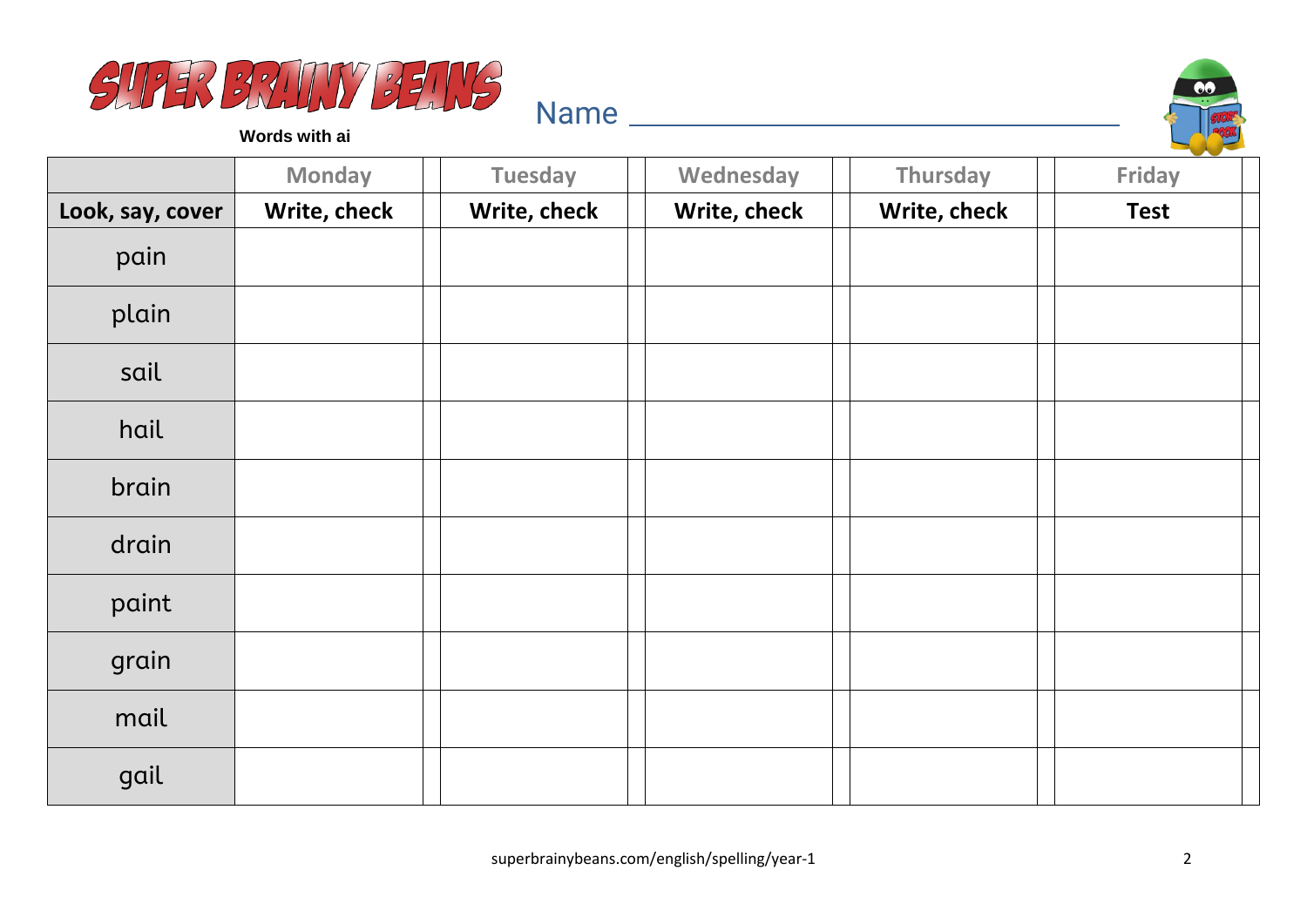



**Words with ff & ft**

|                  | <b>Monday</b> | <b>Tuesday</b> | Wednesday    | Thursday     | $\sim$<br>Friday |
|------------------|---------------|----------------|--------------|--------------|------------------|
| Look, say, cover | Write, check  | Write, check   | Write, check | Write, check | <b>Test</b>      |
| cliff            |               |                |              |              |                  |
| drift            |               |                |              |              |                  |
| huff             |               |                |              |              |                  |
| stiff            |               |                |              |              |                  |
| gift             |               |                |              |              |                  |
| left             |               |                |              |              |                  |
| lift             |               |                |              |              |                  |
| soft             |               |                |              |              |                  |
| stiff            |               |                |              |              |                  |
| stuff            |               |                |              |              |                  |

Name and the second state of the second state of the second state  $\sim$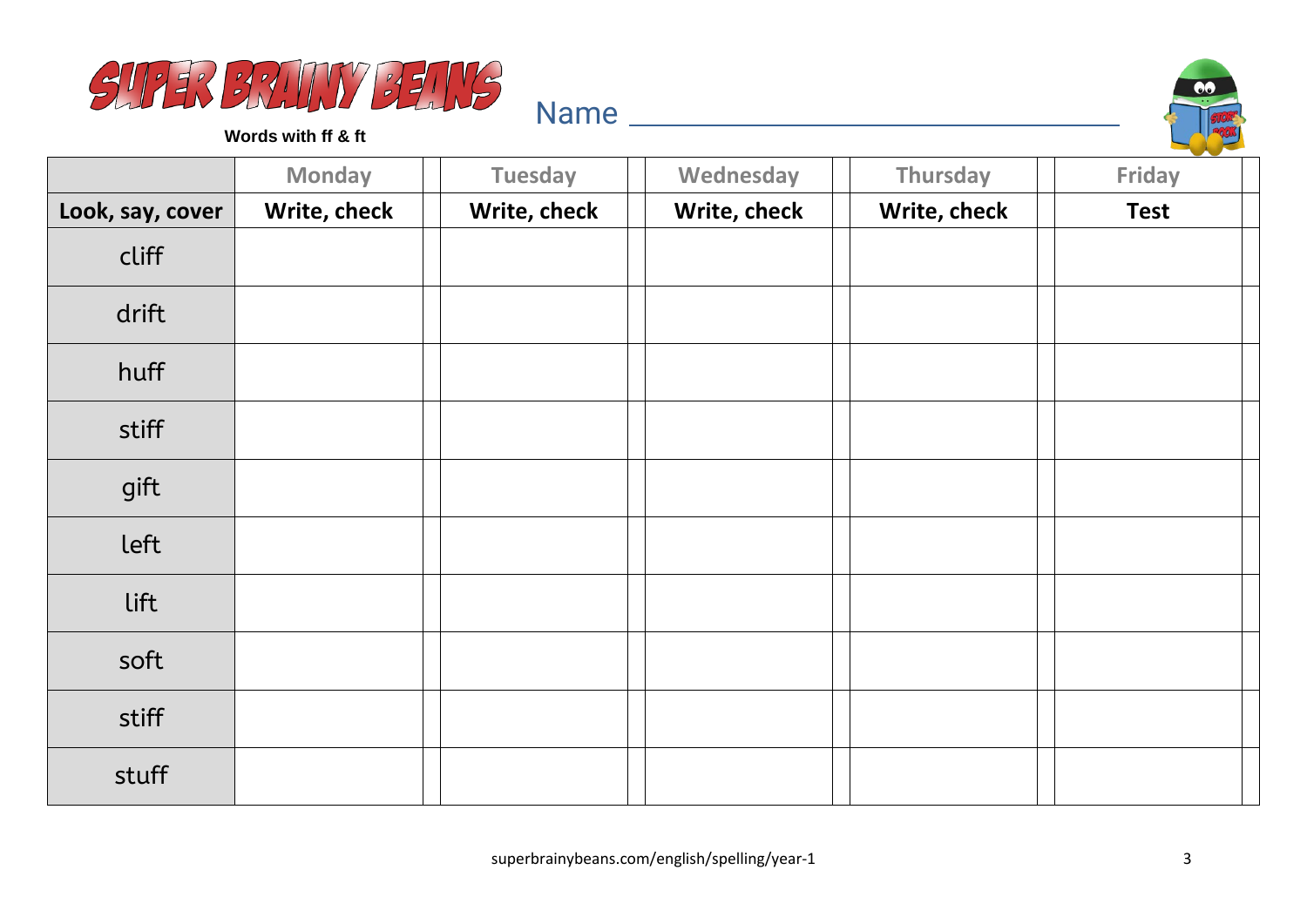



**Words with oo**

|                  | <b>Monday</b> | <b>Tuesday</b> | Wednesday    | <b>Thursday</b> | Friday      |
|------------------|---------------|----------------|--------------|-----------------|-------------|
| Look, say, cover | Write, check  | Write, check   | Write, check | Write, check    | <b>Test</b> |
| room             |               |                |              |                 |             |
| moon             |               |                |              |                 |             |
| soon             |               |                |              |                 |             |
| <b>ZOO</b>       |               |                |              |                 |             |
| pool             |               |                |              |                 |             |
| took             |               |                |              |                 |             |
| book             |               |                |              |                 |             |
| good             |               |                |              |                 |             |
| spoon            |               |                |              |                 |             |
| food             |               |                |              |                 |             |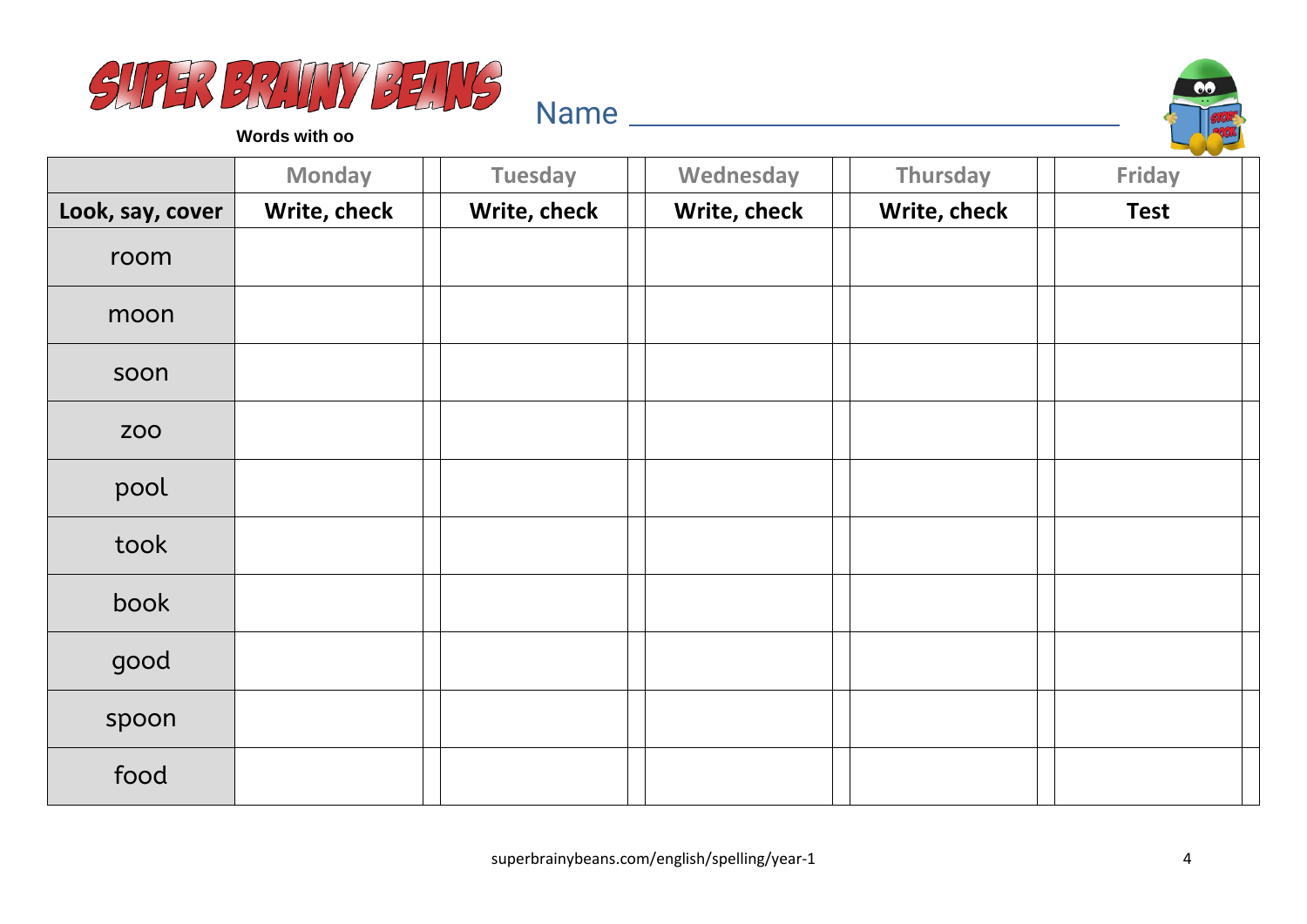



**Words with ss ast ass**

|                  | <b>Monday</b> | <b>Tuesday</b> | Wednesday    | Thursday     | Friday      |
|------------------|---------------|----------------|--------------|--------------|-------------|
| Look, say, cover | Write, check  | Write, check   | Write, check | Write, check | <b>Test</b> |
| kiss             |               |                |              |              |             |
| mess             |               |                |              |              |             |
| bless            |               |                |              |              |             |
| <b>Cross</b>     |               |                |              |              |             |
| dress            |               |                |              |              |             |
| cast             |               |                |              |              |             |
| glass            |               |                |              |              |             |
| mast             |               |                |              |              |             |
| blast            |               |                |              |              |             |
| brass            |               |                |              |              |             |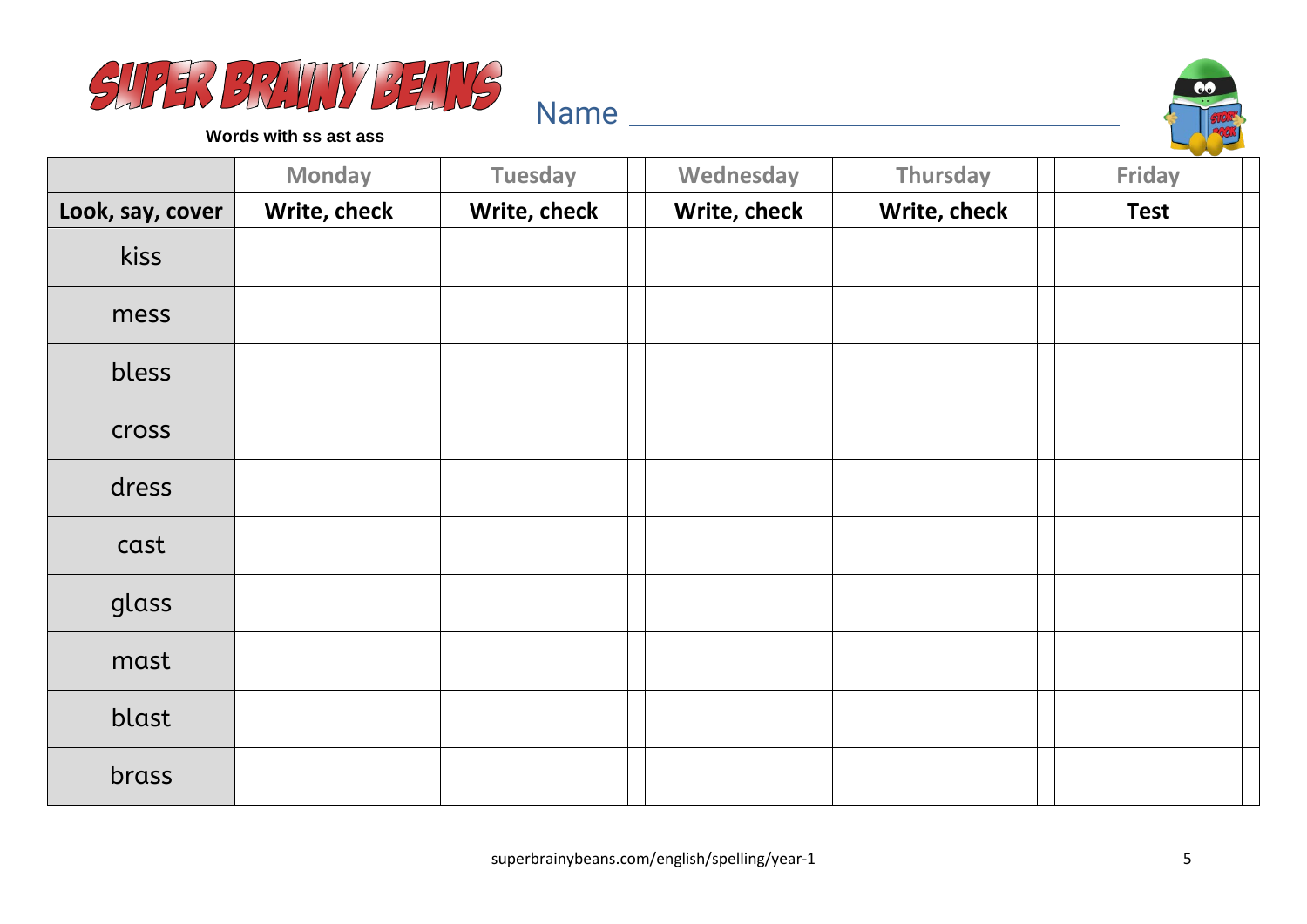



**Words with ss & ff**

|                  | <b>Monday</b> | <b>Tuesday</b> | Wednesday    | Thursday     | $\sim$<br>Friday |
|------------------|---------------|----------------|--------------|--------------|------------------|
| Look, say, cover | Write, check  | Write, check   | Write, check | Write, check | <b>Test</b>      |
| off              |               |                |              |              |                  |
| puff             |               |                |              |              |                  |
| sniff            |               |                |              |              |                  |
| miss             |               |                |              |              |                  |
| hiss             |               |                |              |              |                  |
| less             |               |                |              |              |                  |
| if               |               |                |              |              |                  |
| <b>US</b>        |               |                |              |              |                  |
| bus              |               |                |              |              |                  |
| yes              |               |                |              |              |                  |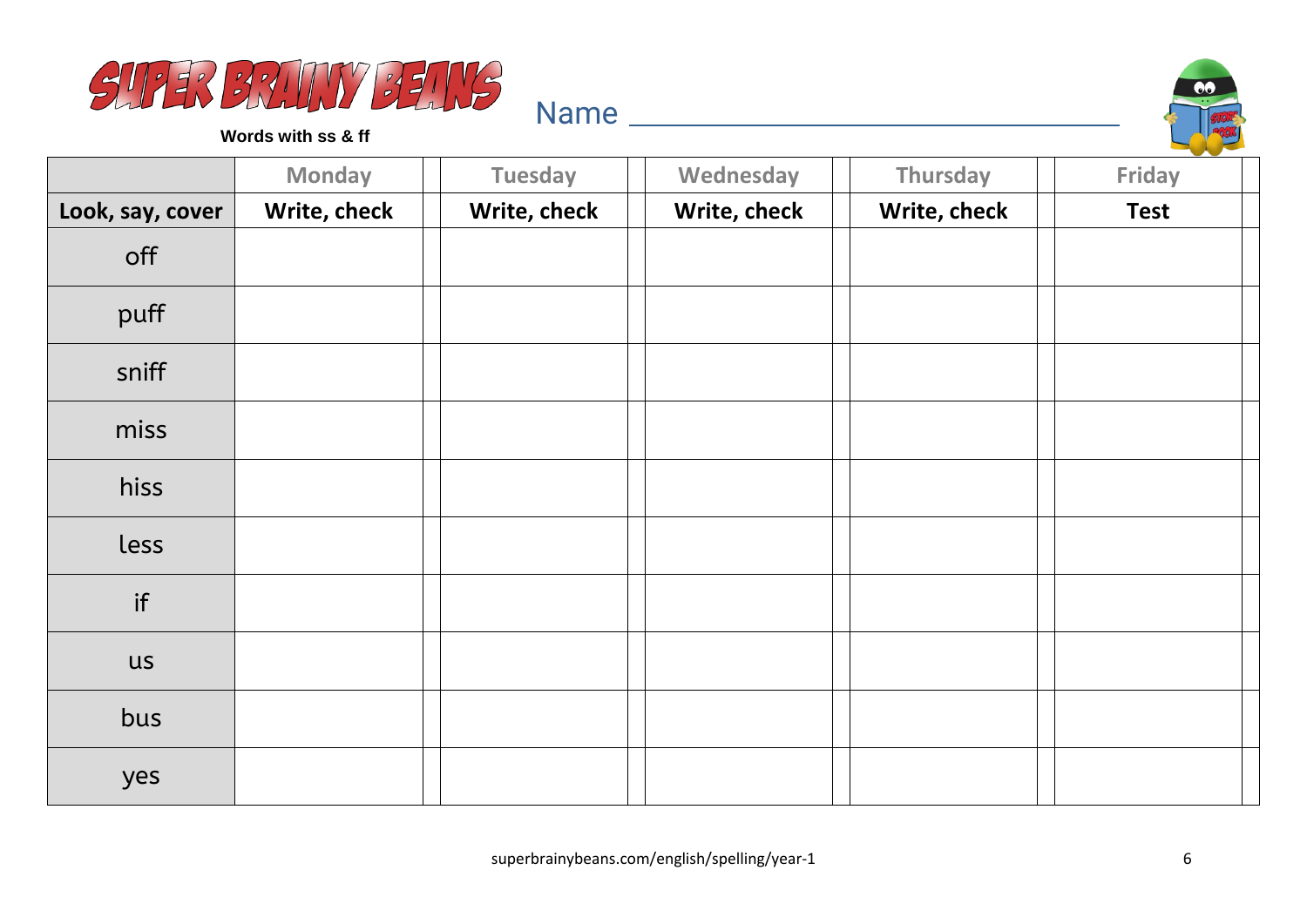



**Words with ll zz ck**

|                  | <b>Monday</b> | <b>Tuesday</b> | Wednesday    | Thursday     | <b>Contract Contract Contract</b><br>Friday |
|------------------|---------------|----------------|--------------|--------------|---------------------------------------------|
| Look, say, cover | Write, check  | Write, check   | Write, check | Write, check | <b>Test</b>                                 |
| well             |               |                |              |              |                                             |
| pull             |               |                |              |              |                                             |
| full             |               |                |              |              |                                             |
| wall             |               |                |              |              |                                             |
| buzz             |               |                |              |              |                                             |
| fizz             |               |                |              |              |                                             |
| back             |               |                |              |              |                                             |
| stick            |               |                |              |              |                                             |
| flick            |               |                |              |              |                                             |
| me               |               |                |              |              |                                             |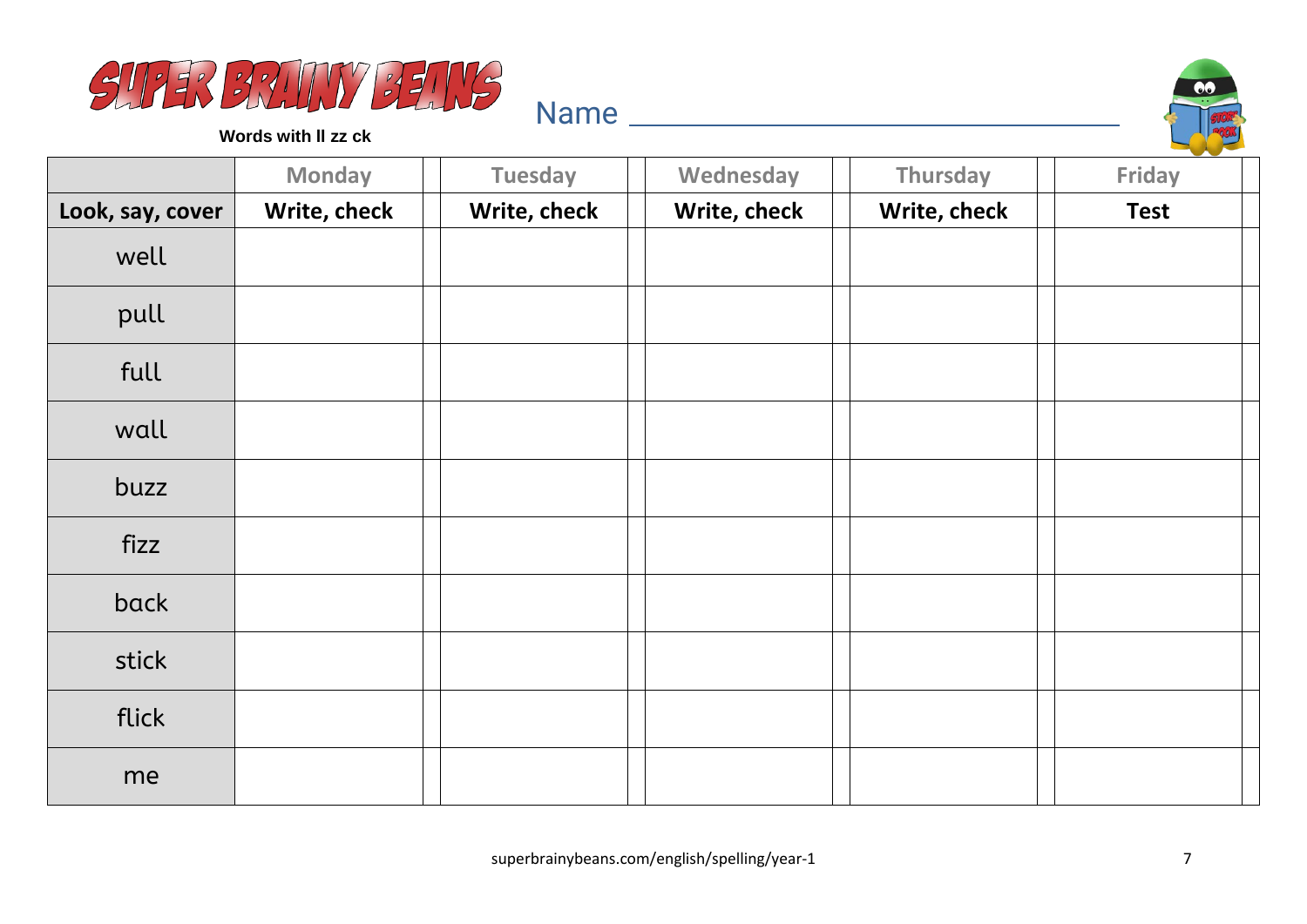



**Words with ai & oi**

|                  | <b>Monday</b> | <b>Tuesday</b> | Wednesday    | Thursday     | $\sim$<br>Friday |
|------------------|---------------|----------------|--------------|--------------|------------------|
| Look, say, cover | Write, check  | Write, check   | Write, check | Write, check | <b>Test</b>      |
| rain             |               |                |              |              |                  |
| wait             |               |                |              |              |                  |
| train            |               |                |              |              |                  |
| paid             |               |                |              |              |                  |
| afraid           |               |                |              |              |                  |
| oil              |               |                |              |              |                  |
| join             |               |                |              |              |                  |
| coin             |               |                |              |              |                  |
| soil             |               |                |              |              |                  |
| point            |               |                |              |              |                  |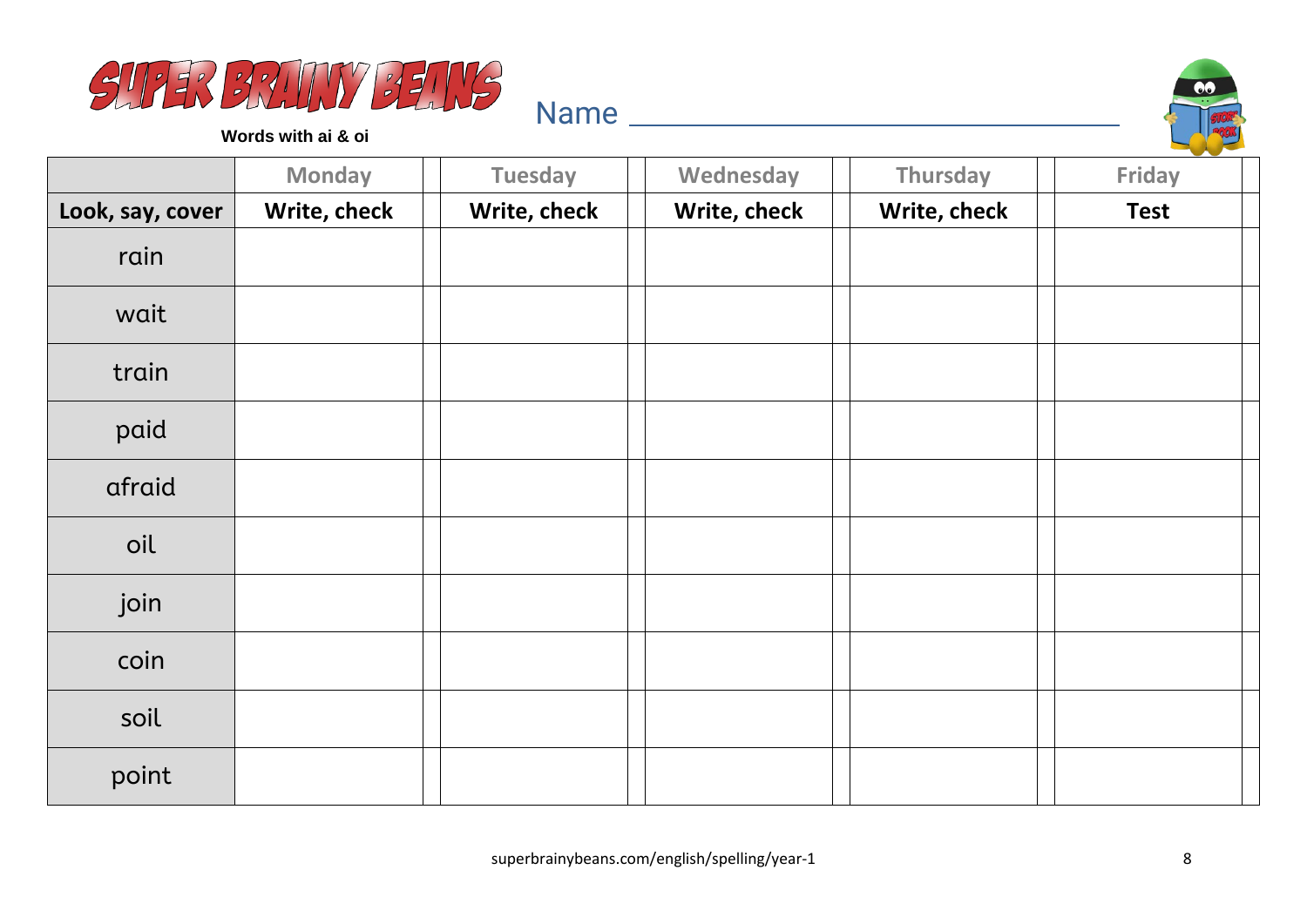



**Words with ay & oy**

|                  | <b>Monday</b> | <b>Tuesday</b> | Wednesday    | Thursday     | <b>Friday</b> |
|------------------|---------------|----------------|--------------|--------------|---------------|
| Look, say, cover | Write, check  | Write, check   | Write, check | Write, check | <b>Test</b>   |
| play             |               |                |              |              |               |
| way              |               |                |              |              |               |
| stay             |               |                |              |              |               |
| today            |               |                |              |              |               |
| says             |               |                |              |              |               |
| boy              |               |                |              |              |               |
| toy              |               |                |              |              |               |
| enjoy            |               |                |              |              |               |
| annoy            |               |                |              |              |               |
| royal            |               |                |              |              |               |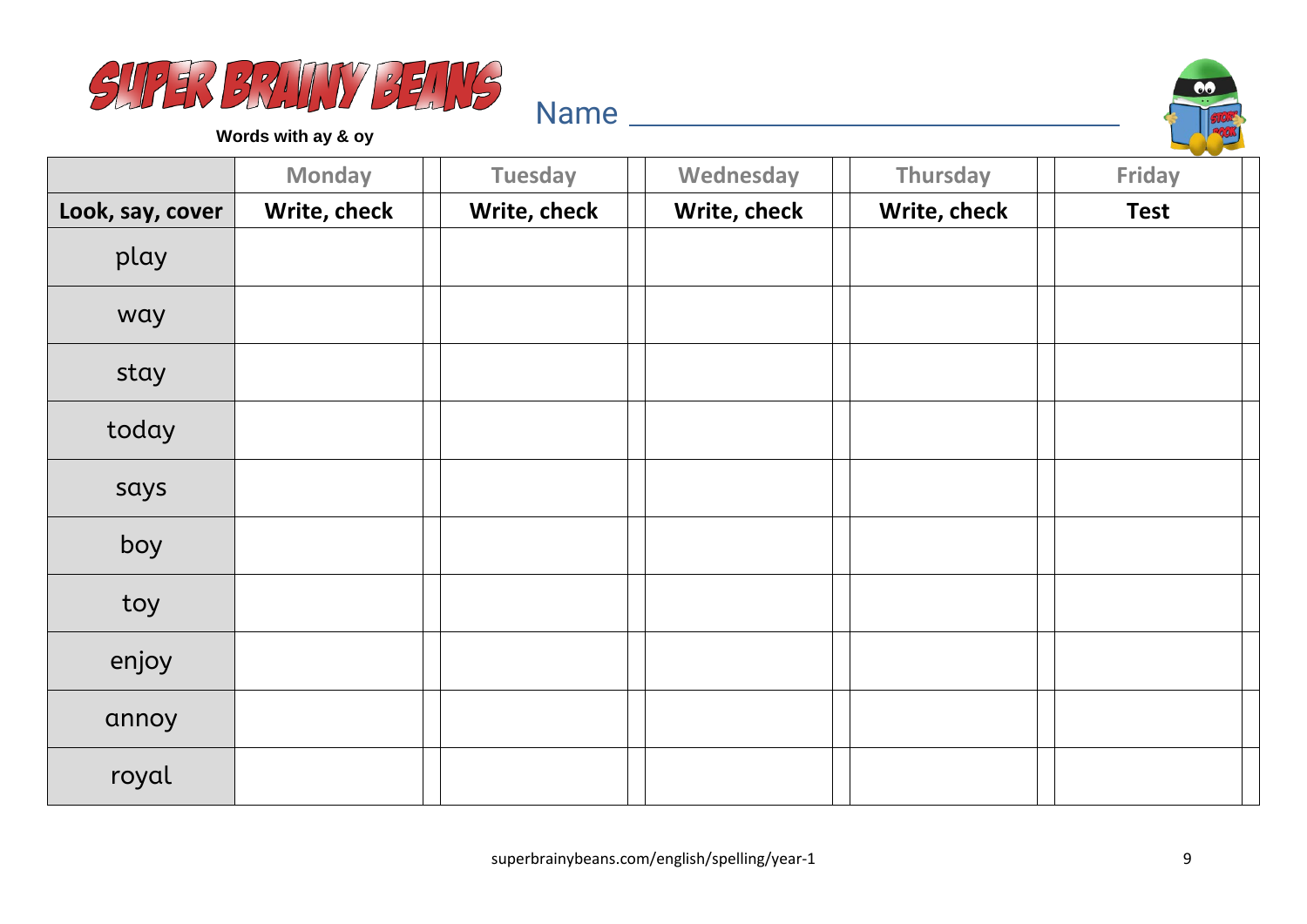



**Words with oa sound**

|                  | <b>Monday</b> | <b>Tuesday</b> | Wednesday    | Thursday     | Friday      |
|------------------|---------------|----------------|--------------|--------------|-------------|
| Look, say, cover | Write, check  | Write, check   | Write, check | Write, check | <b>Test</b> |
| goal             |               |                |              |              |             |
| coach            |               |                |              |              |             |
| own              |               |                |              |              |             |
| snow             |               |                |              |              |             |
| grow             |               |                |              |              |             |
| toe              |               |                |              |              |             |
| goes             |               |                |              |              |             |
| go               |               |                |              |              |             |
| no               |               |                |              |              |             |
| SO               |               |                |              |              |             |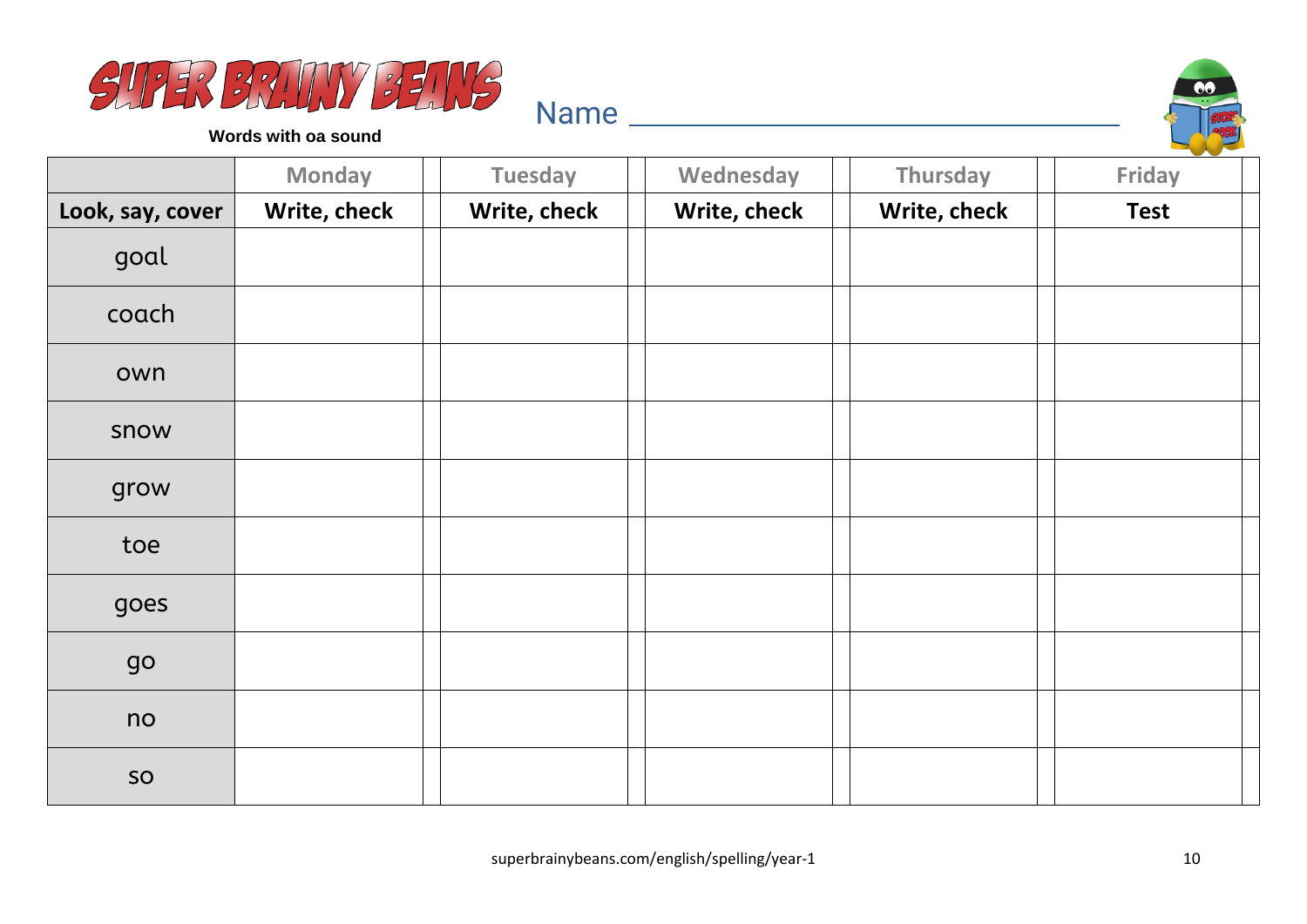



**Words with ee sound**

|                  | <b>Monday</b> | <b>Tuesday</b> | Wednesday    | Thursday     | Friday      |
|------------------|---------------|----------------|--------------|--------------|-------------|
| Look, say, cover | Write, check  | Write, check   | Write, check | Write, check | <b>Test</b> |
| me               |               |                |              |              |             |
| she              |               |                |              |              |             |
| we               |               |                |              |              |             |
| be               |               |                |              |              |             |
| he               |               |                |              |              |             |
| see              |               |                |              |              |             |
| tree             |               |                |              |              |             |
| green            |               |                |              |              |             |
| meet             |               |                |              |              |             |
| week             |               |                |              |              |             |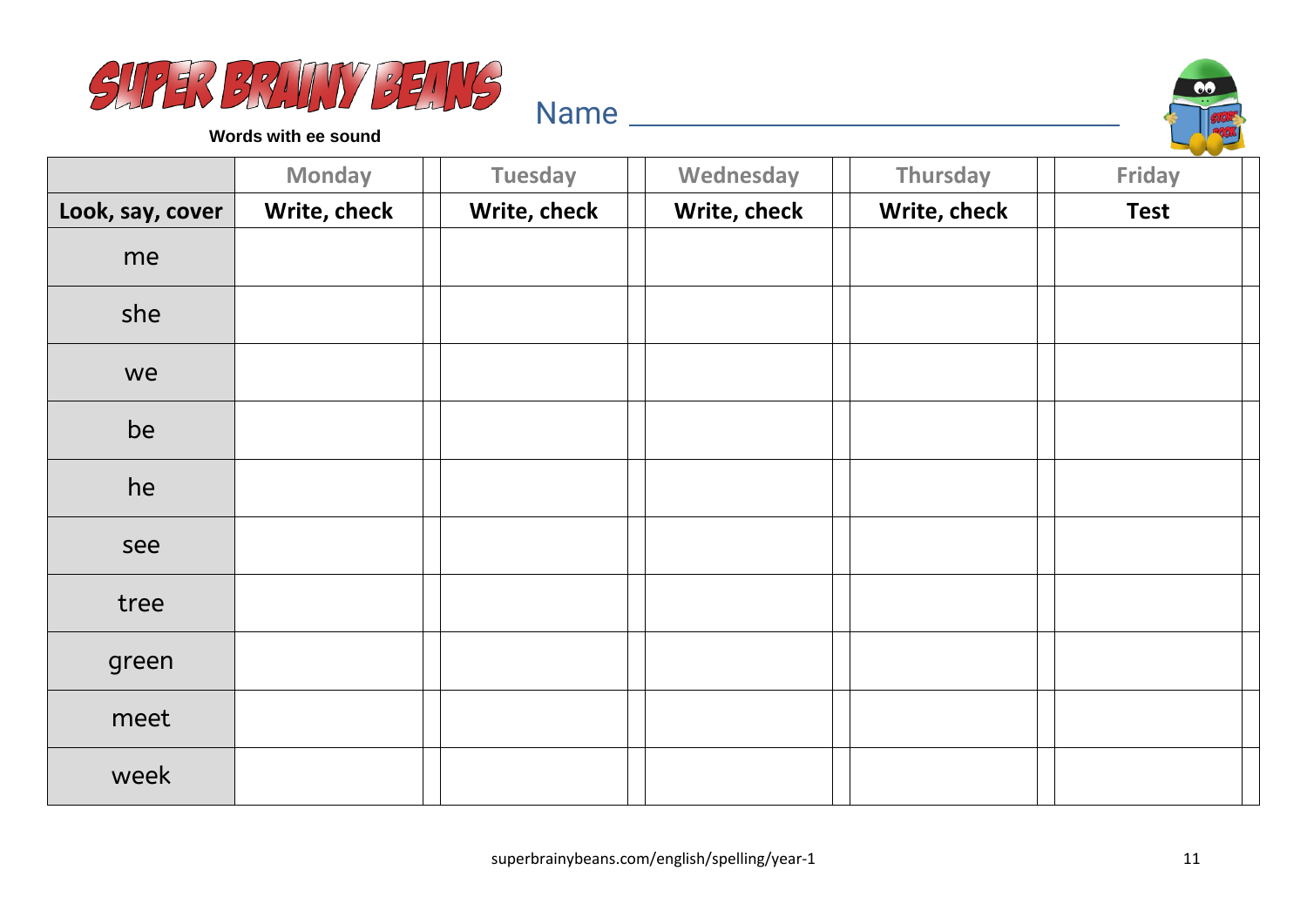



**Words with ea**

|                  | <b>Monday</b> | <b>Tuesday</b> | Wednesday    | Thursday     | <b>Friday</b> |
|------------------|---------------|----------------|--------------|--------------|---------------|
| Look, say, cover | Write, check  | Write, check   | Write, check | Write, check | <b>Test</b>   |
| sea              |               |                |              |              |               |
| dream            |               |                |              |              |               |
| meat             |               |                |              |              |               |
| each             |               |                |              |              |               |
| scream           |               |                |              |              |               |
| read             |               |                |              |              |               |
| head             |               |                |              |              |               |
| bread            |               |                |              |              |               |
| meant            |               |                |              |              |               |
| instead          |               |                |              |              |               |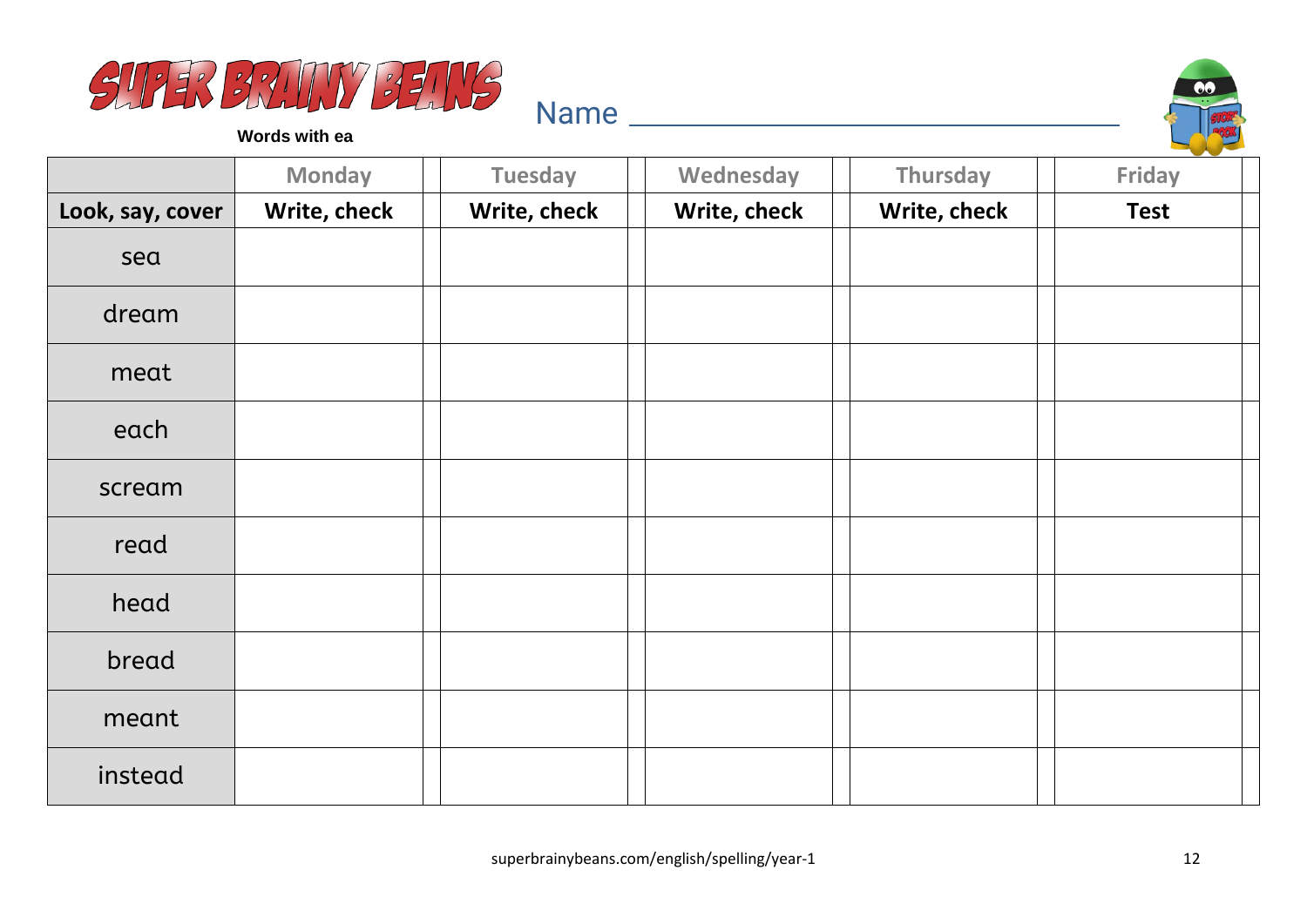



**Words with ow & ou**

|                  | <b>Monday</b> | <b>Tuesday</b> | Wednesday    | Thursday     | Friday      |
|------------------|---------------|----------------|--------------|--------------|-------------|
| Look, say, cover | Write, check  | Write, check   | Write, check | Write, check | <b>Test</b> |
| now              |               |                |              |              |             |
| how              |               |                |              |              |             |
| brown            |               |                |              |              |             |
| down             |               |                |              |              |             |
| town             |               |                |              |              |             |
| out              |               |                |              |              |             |
| about            |               |                |              |              |             |
| mouth            |               |                |              |              |             |
| sound            |               |                |              |              |             |
| you              |               |                |              |              |             |

Name and the set of the set of the set of the set of the set of the set of the set of the set of the set of the set of the set of the set of the set of the set of the set of the set of the set of the set of the set of the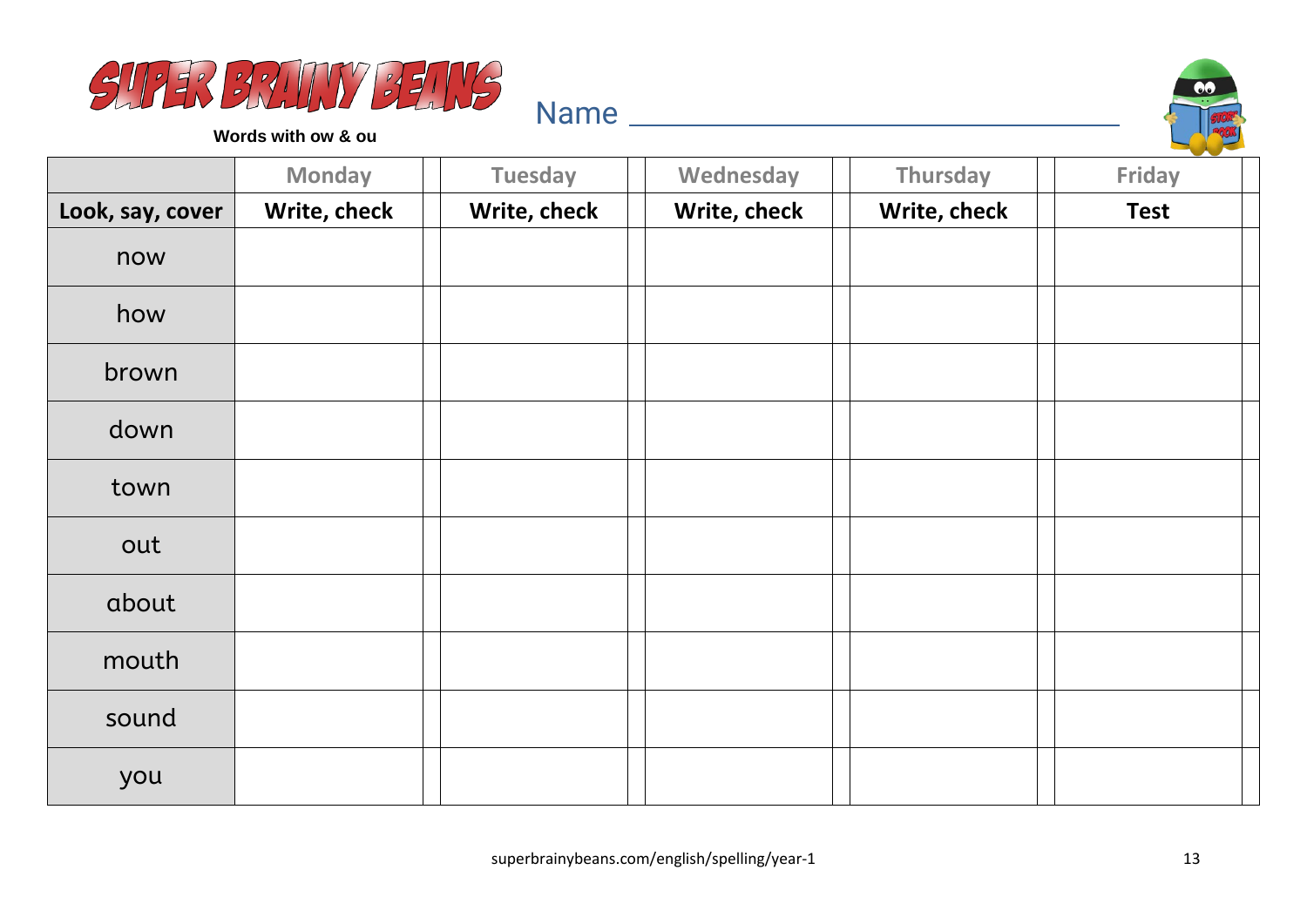



**Words with ear**

|                  | <b>Monday</b> | <b>Tuesday</b> | Wednesday    | Thursday     | <b>Friday</b> |
|------------------|---------------|----------------|--------------|--------------|---------------|
| Look, say, cover | Write, check  | Write, check   | Write, check | Write, check | <b>Test</b>   |
| dear             |               |                |              |              |               |
| hear             |               |                |              |              |               |
| beard            |               |                |              |              |               |
| near             |               |                |              |              |               |
| year             |               |                |              |              |               |
| clear            |               |                |              |              |               |
| fear             |               |                |              |              |               |
| bear             |               |                |              |              |               |
| wear             |               |                |              |              |               |
| pear             |               |                |              |              |               |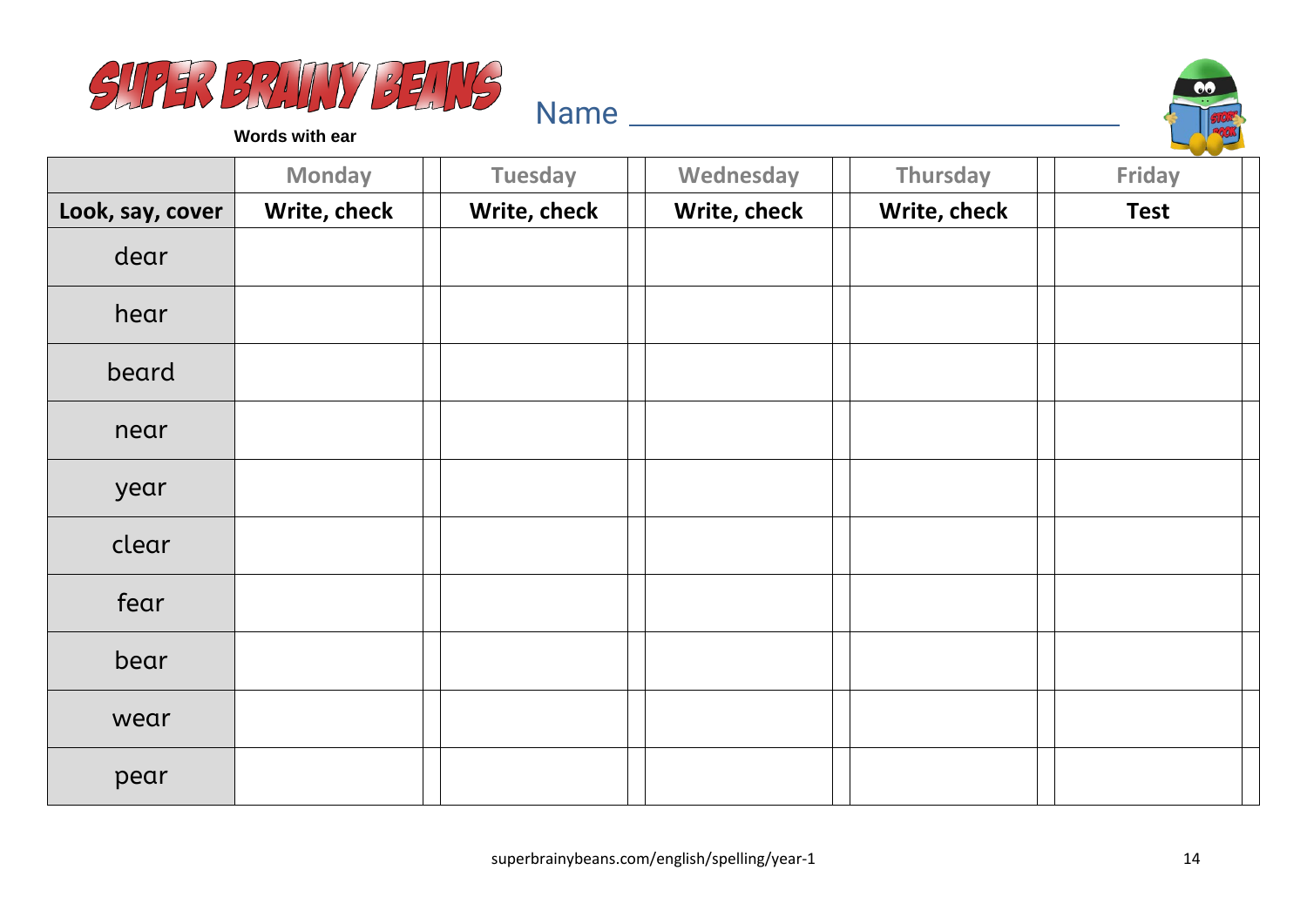



**Words with i-e & o-e**

|                  | <b>Monday</b> | <b>Tuesday</b> | Wednesday    | Thursday     | <b>Friday</b> |
|------------------|---------------|----------------|--------------|--------------|---------------|
| Look, say, cover | Write, check  | Write, check   | Write, check | Write, check | <b>Test</b>   |
| five             |               |                |              |              |               |
| ride             |               |                |              |              |               |
| like             |               |                |              |              |               |
| time             |               |                |              |              |               |
| side             |               |                |              |              |               |
| home             |               |                |              |              |               |
| those            |               |                |              |              |               |
| woke             |               |                |              |              |               |
| hope             |               |                |              |              |               |
| hole             |               |                |              |              |               |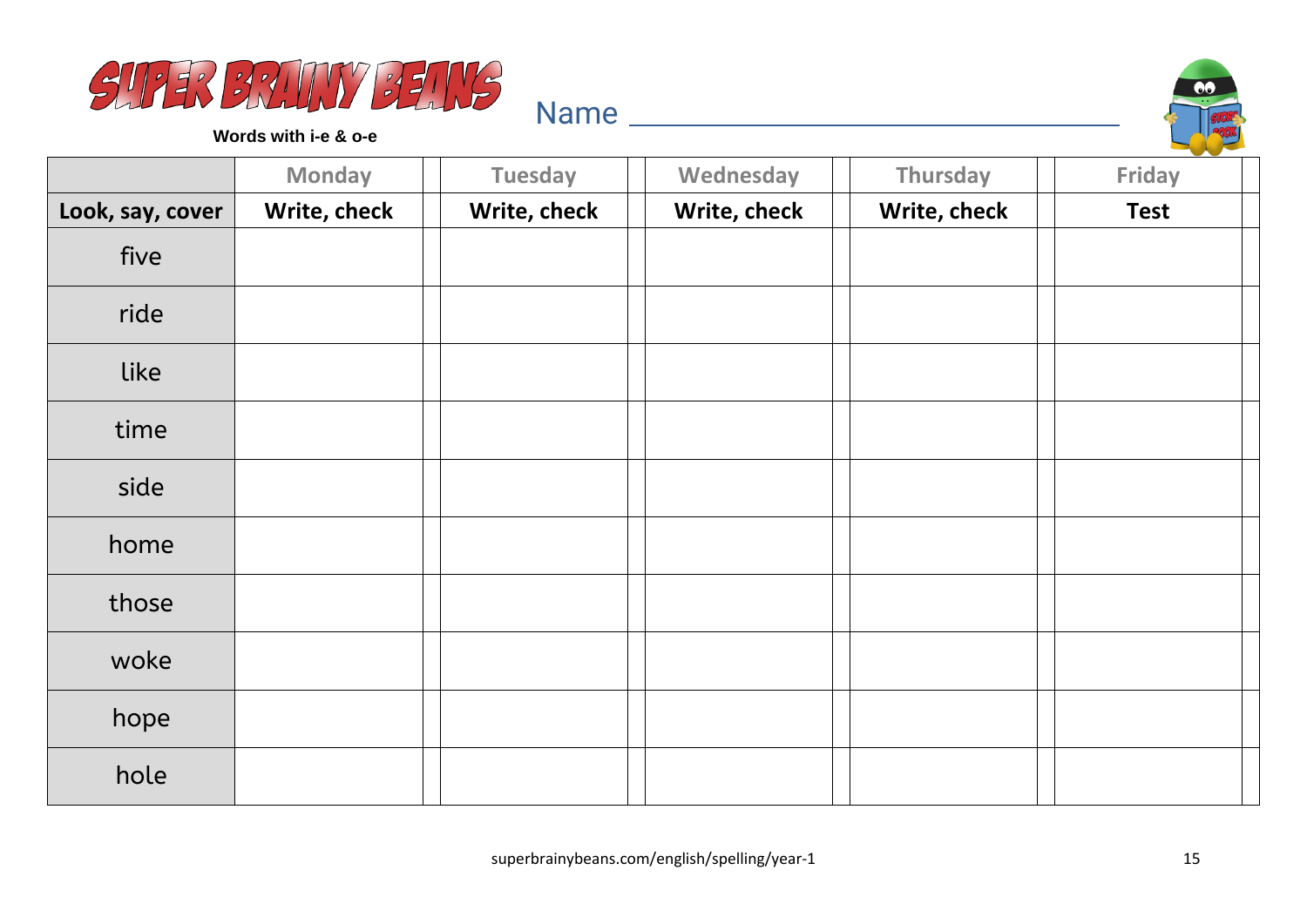



**Words with ue & ew**

|                  | <b>Monday</b> | <b>Tuesday</b> | Wednesday    | Thursday     | Friday      |
|------------------|---------------|----------------|--------------|--------------|-------------|
| Look, say, cover | Write, check  | Write, check   | Write, check | Write, check | <b>Test</b> |
| blue             |               |                |              |              |             |
| clue             |               |                |              |              |             |
| true             |               |                |              |              |             |
| rescue           |               |                |              |              |             |
| drew             |               |                |              |              |             |
| new              |               |                |              |              |             |
| few              |               |                |              |              |             |
| grew             |               |                |              |              |             |
| flew             |               |                |              |              |             |
| threw            |               |                |              |              |             |

Name and the set of the set of the set of the set of the set of the set of the set of the set of the set of the set of the set of the set of the set of the set of the set of the set of the set of the set of the set of the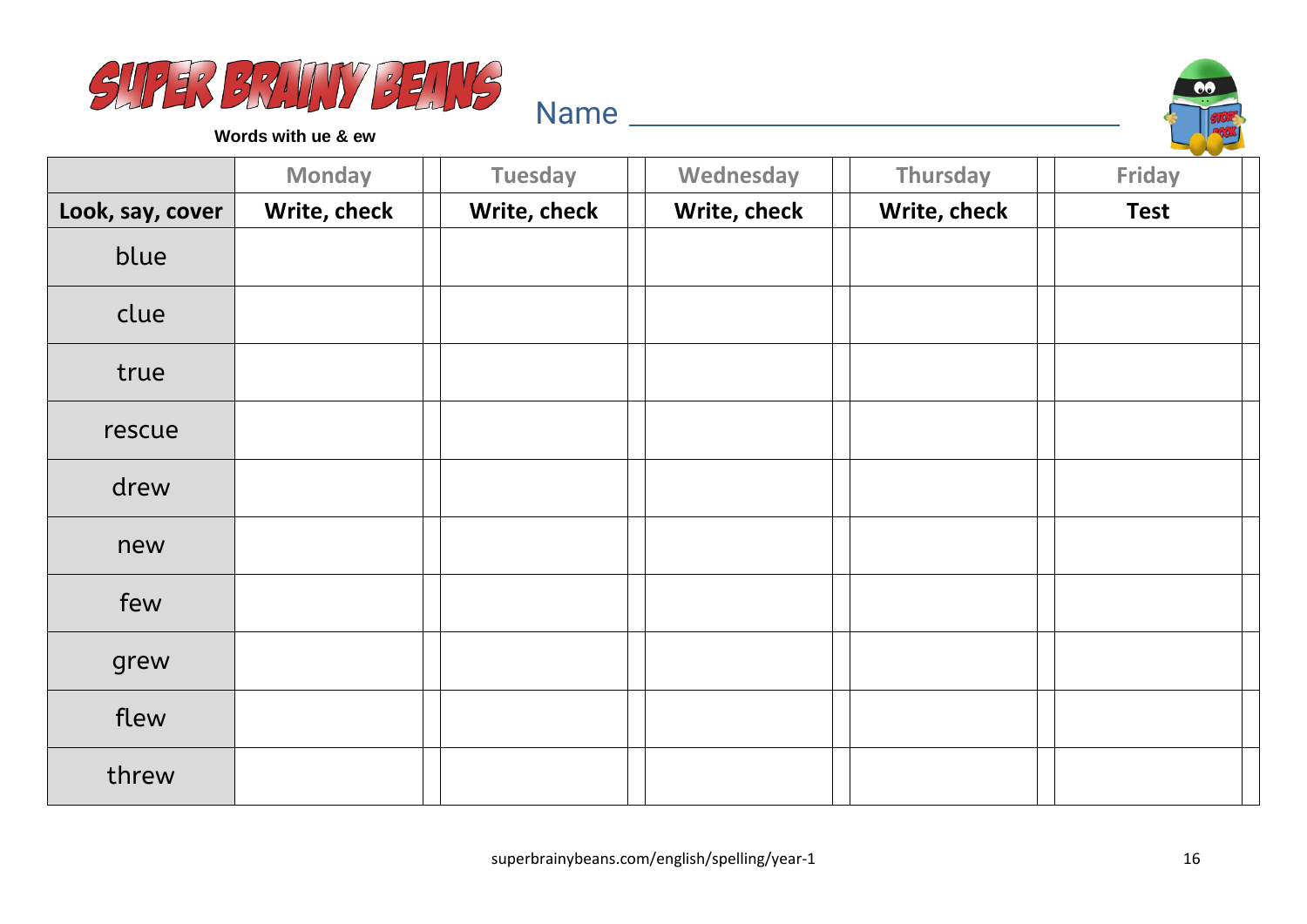



**Words with nk & ng**

|                  | <b>Monday</b> | <b>Tuesday</b> | Wednesday    | Thursday     | Friday      |
|------------------|---------------|----------------|--------------|--------------|-------------|
| Look, say, cover | Write, check  | Write, check   | Write, check | Write, check | <b>Test</b> |
| bank             |               |                |              |              |             |
| think            |               |                |              |              |             |
| honk             |               |                |              |              |             |
| sunk             |               |                |              |              |             |
| wink             |               |                |              |              |             |
| bunk             |               |                |              |              |             |
| sing             |               |                |              |              |             |
| string           |               |                |              |              |             |
| hang             |               |                |              |              |             |
| long             |               |                |              |              |             |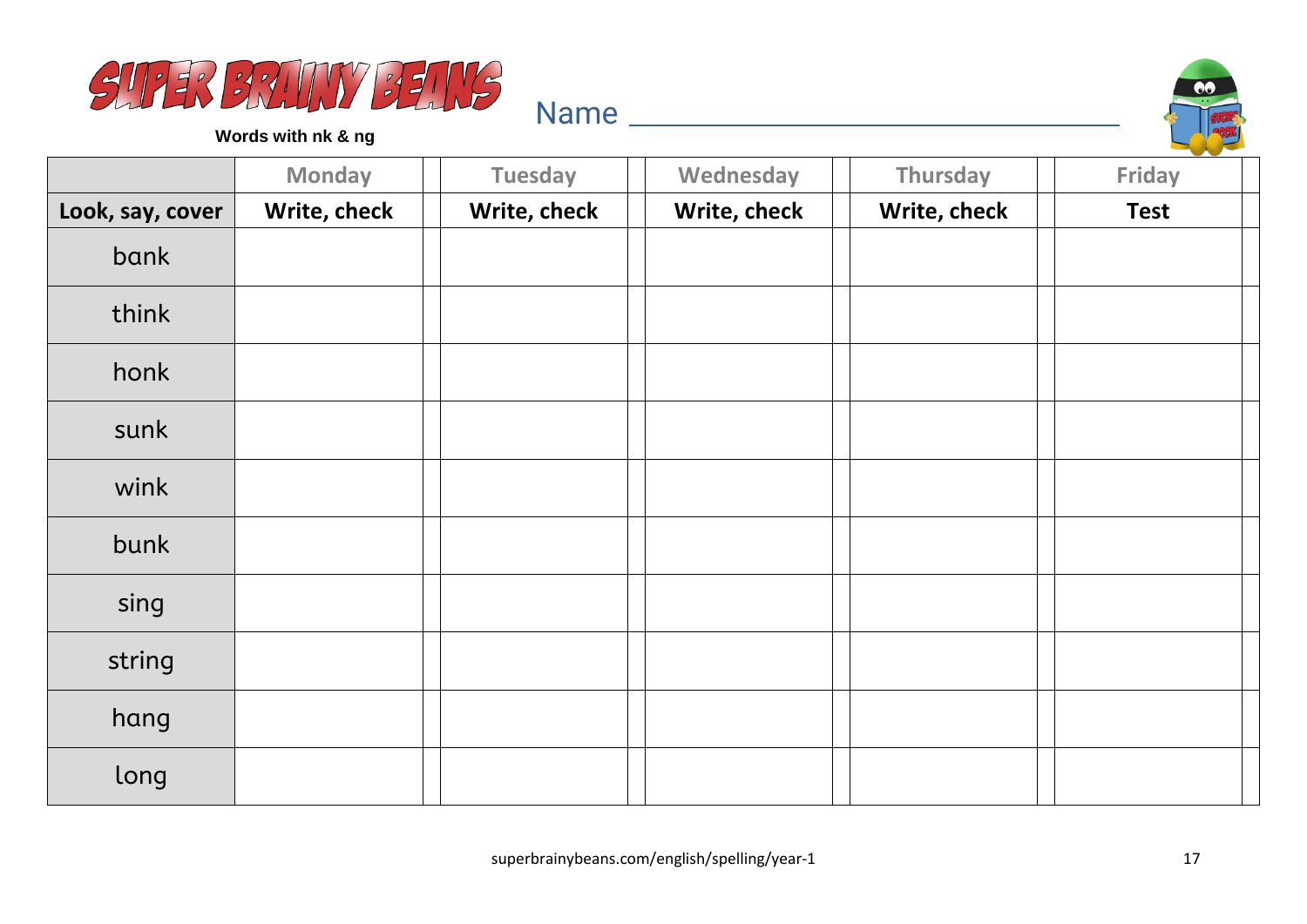



**Words with ch & tch**

|                  | <b>Monday</b> | <b>Tuesday</b> | Wednesday    | Thursday     | Friday      |
|------------------|---------------|----------------|--------------|--------------|-------------|
| Look, say, cover | Write, check  | Write, check   | Write, check | Write, check | <b>Test</b> |
| chip             |               |                |              |              |             |
| chick            |               |                |              |              |             |
| catch            |               |                |              |              |             |
| fetch            |               |                |              |              |             |
| kitchen          |               |                |              |              |             |
| notch            |               |                |              |              |             |
| hutch            |               |                |              |              |             |
| rich             |               |                |              |              |             |
| much             |               |                |              |              |             |
| such             |               |                |              |              |             |

Name and the second state of the second state of the second state  $\sim$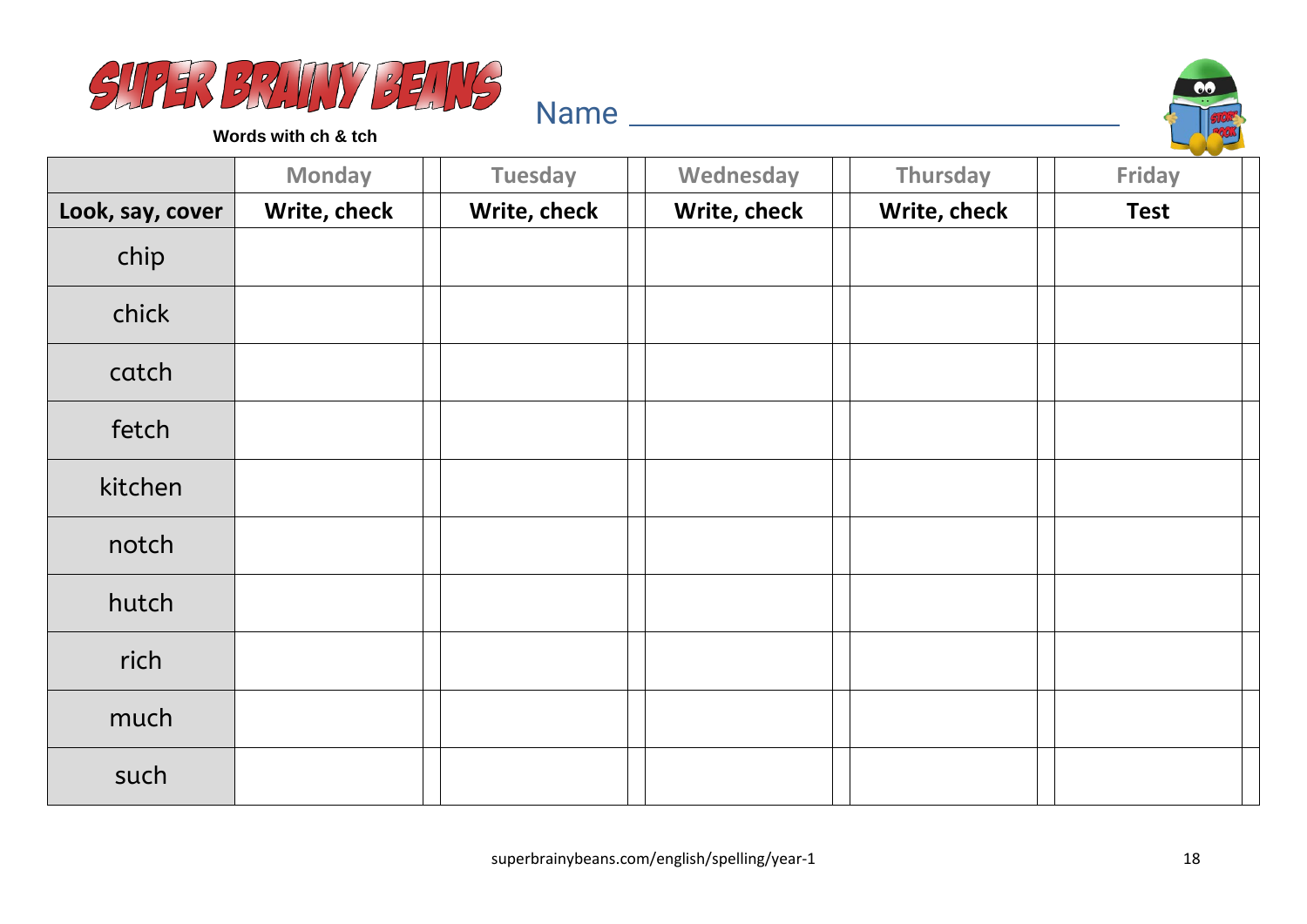



|                  | <b>Monday</b> | <b>Tuesday</b> | Wednesday    | Thursday     | <b>Friday</b> |
|------------------|---------------|----------------|--------------|--------------|---------------|
| Look, say, cover | Write, check  | Write, check   | Write, check | Write, check | <b>Test</b>   |
| do               |               |                |              |              |               |
| make             |               |                |              |              |               |
| from             |               |                |              |              |               |
| called           |               |                |              |              |               |
| went             |               |                |              |              |               |
| some             |               |                |              |              |               |
| and              |               |                |              |              |               |
| an               |               |                |              |              |               |
| at               |               |                |              |              |               |
| look             |               |                |              |              |               |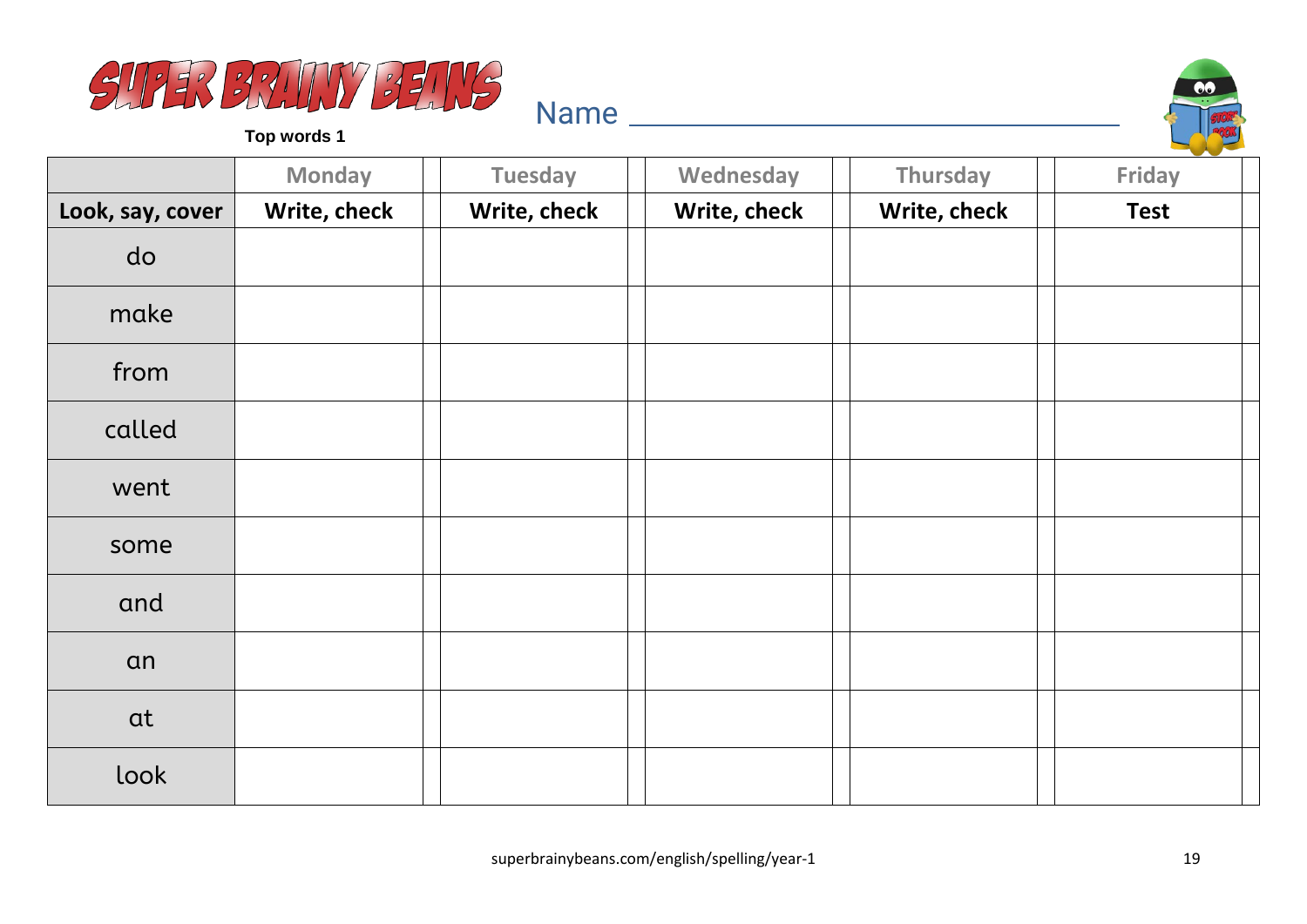



|                  | <b>Monday</b> | <b>Tuesday</b> | Wednesday    | Thursday     | Friday      |
|------------------|---------------|----------------|--------------|--------------|-------------|
| Look, say, cover | Write, check  | Write, check   | Write, check | Write, check | <b>Test</b> |
| ask              |               |                |              |              |             |
| come             |               |                |              |              |             |
| has              |               |                |              |              |             |
| is               |               |                |              |              |             |
| of               |               |                |              |              |             |
| once             |               |                |              |              |             |
| one              |               |                |              |              |             |
| said             |               |                |              |              |             |
| was              |               |                |              |              |             |
| $\alpha$ s       |               |                |              |              |             |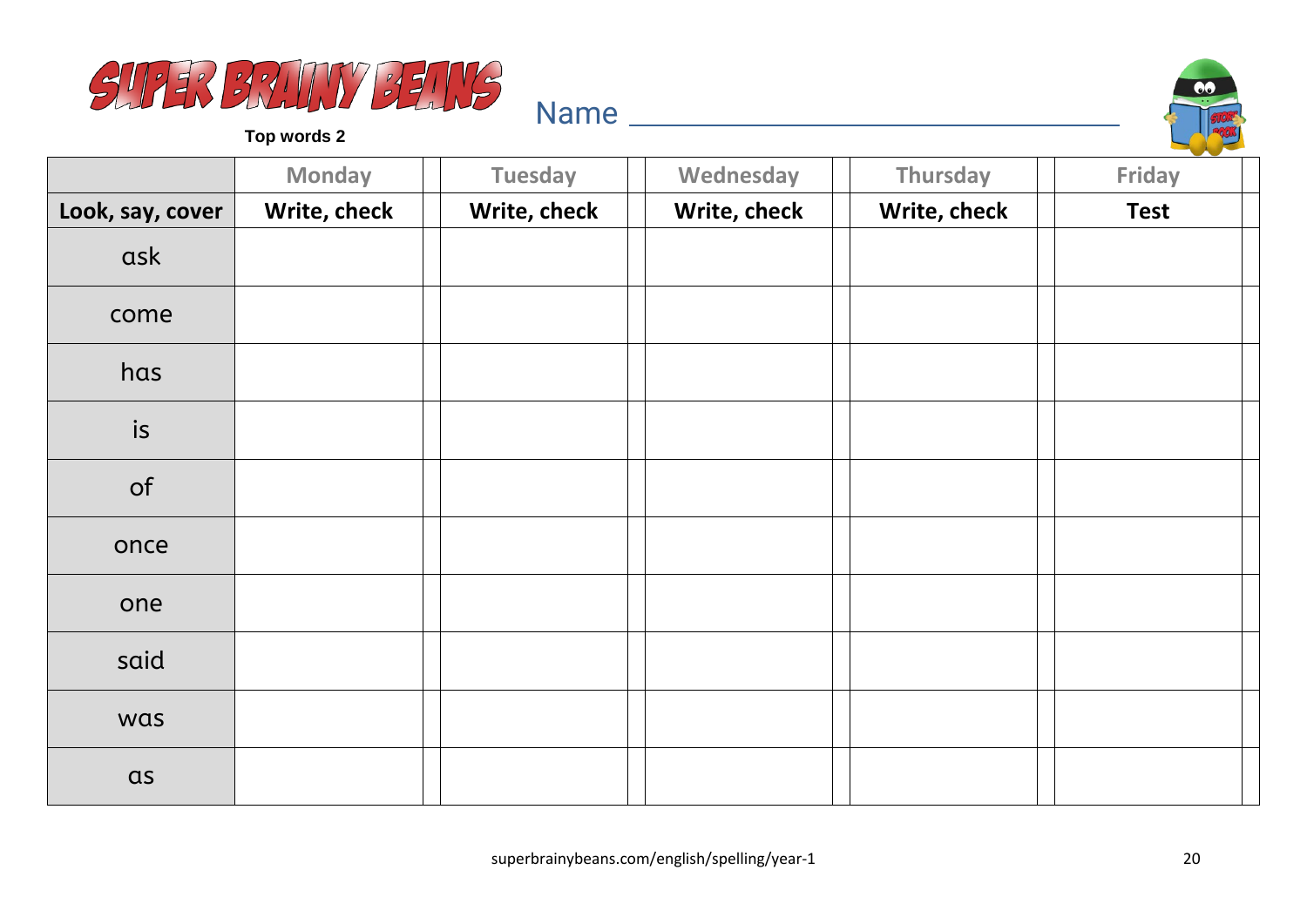



|                  | <b>Monday</b> | <b>Tuesday</b> | Wednesday    | Thursday     | <b>Friday</b> |
|------------------|---------------|----------------|--------------|--------------|---------------|
| Look, say, cover | Write, check  | Write, check   | Write, check | Write, check | <b>Test</b>   |
| $\alpha$         |               |                |              |              |               |
| him              |               |                |              |              |               |
| into             |               |                |              |              |               |
| the              |               |                |              |              |               |
| then             |               |                |              |              |               |
| will             |               |                |              |              |               |
| this             |               |                |              |              |               |
| put              |               |                |              |              |               |
| them             |               |                |              |              |               |
| there            |               |                |              |              |               |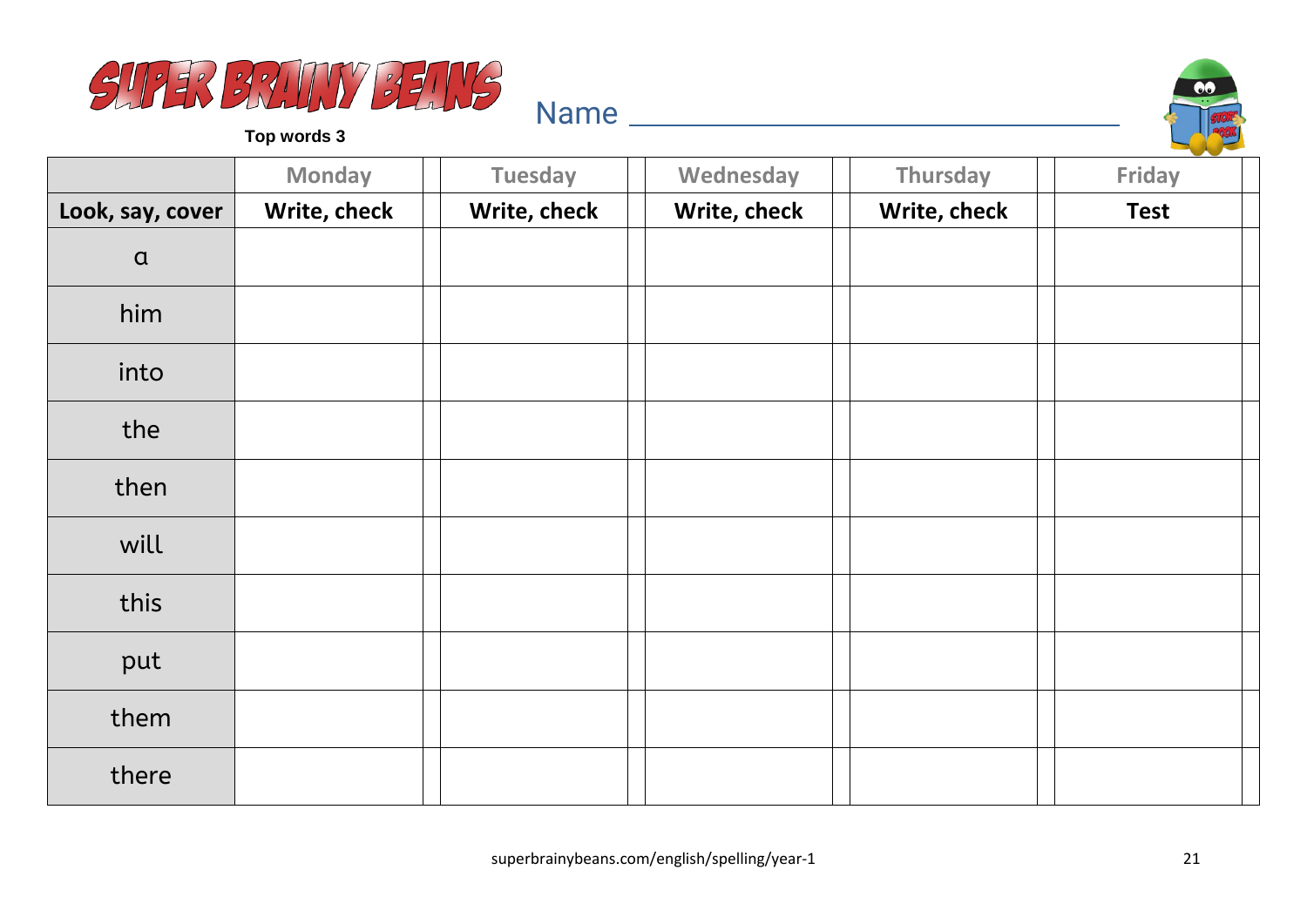



|                  | <b>Monday</b> | <b>Tuesday</b> | Wednesday    | Thursday     | Friday      |
|------------------|---------------|----------------|--------------|--------------|-------------|
| Look, say, cover | Write, check  | Write, check   | Write, check | Write, check | <b>Test</b> |
| asked            |               |                |              |              |             |
| could            |               |                |              |              |             |
| day              |               |                |              |              |             |
| oh               |               |                |              |              |             |
| don't            |               |                |              |              |             |
| help             |               |                |              |              |             |
| house            |               |                |              |              |             |
| looked           |               |                |              |              |             |
| just             |               |                |              |              |             |
| about            |               |                |              |              |             |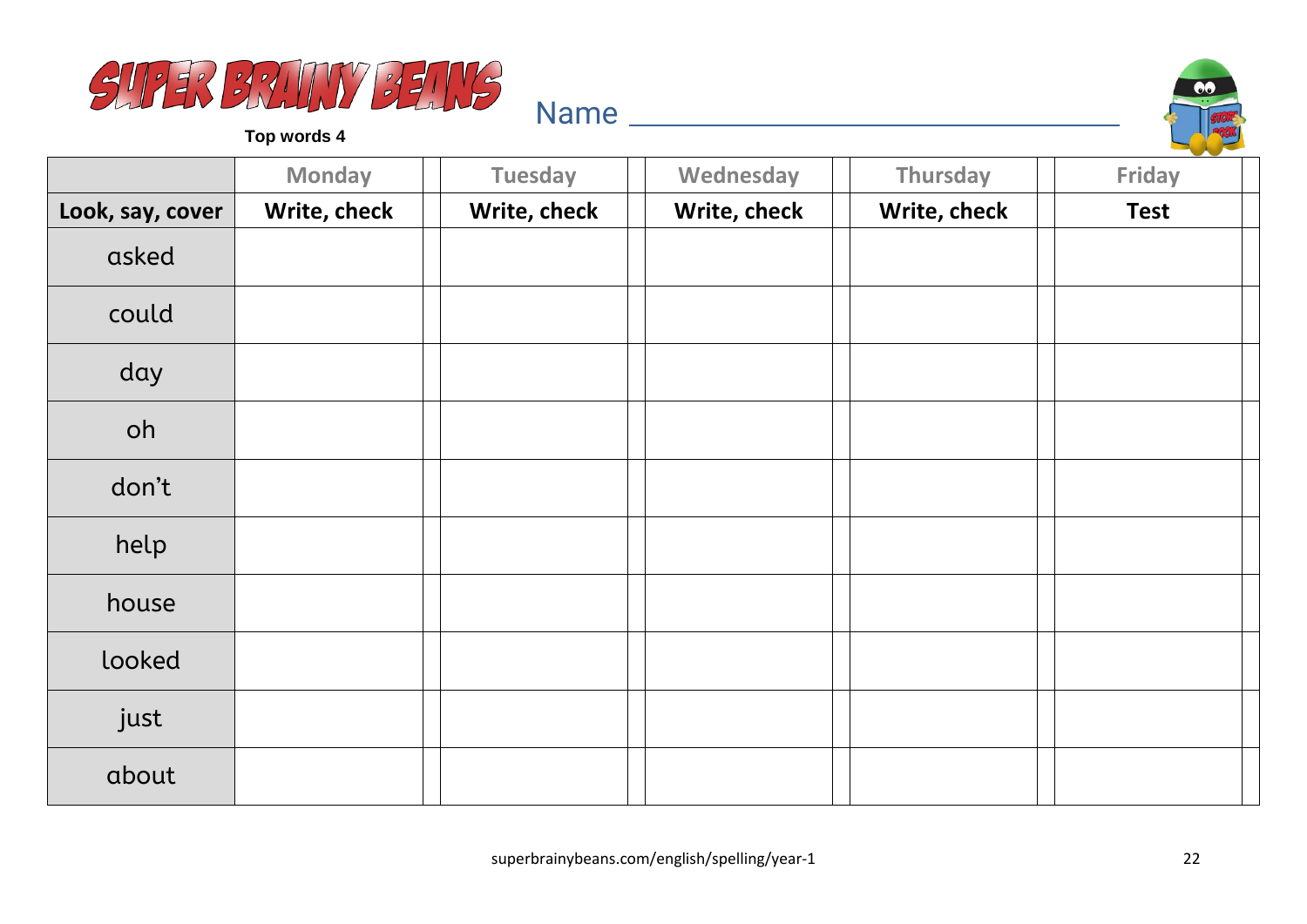



**Adding ing & ed**

|                  | <b>Monday</b> | <b>Tuesday</b> | Wednesday    | Thursday     | <b>Friday</b> |
|------------------|---------------|----------------|--------------|--------------|---------------|
| Look, say, cover | Write, check  | Write, check   | Write, check | Write, check | <b>Test</b>   |
| hunting          |               |                |              |              |               |
| hunted           |               |                |              |              |               |
| hunter           |               |                |              |              |               |
| buzzing          |               |                |              |              |               |
| buzzed           |               |                |              |              |               |
| buzzer           |               |                |              |              |               |
| jumping          |               |                |              |              |               |
| jumped           |               |                |              |              |               |
| jumper           |               |                |              |              |               |
| cracker          |               |                |              |              |               |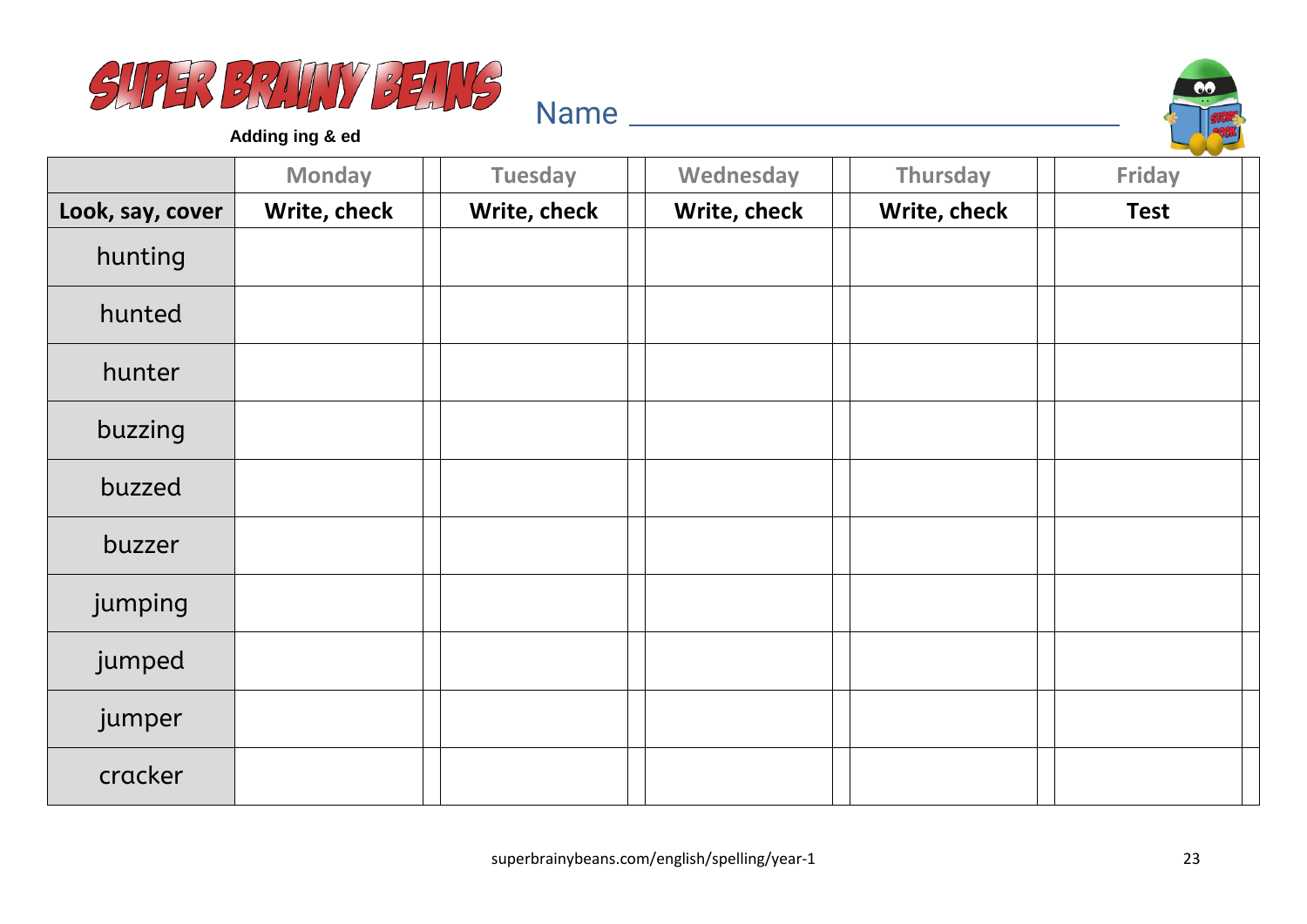



**Adding er & est**

|                  | <b>Monday</b> | <b>Tuesday</b> | Wednesday    | Thursday     | Friday      |
|------------------|---------------|----------------|--------------|--------------|-------------|
| Look, say, cover | Write, check  | Write, check   | Write, check | Write, check | <b>Test</b> |
| grander          |               |                |              |              |             |
| grandest         |               |                |              |              |             |
| fresher          |               |                |              |              |             |
| freshest         |               |                |              |              |             |
| quicker          |               |                |              |              |             |
| quickest         |               |                |              |              |             |
| taller           |               |                |              |              |             |
| tallest          |               |                |              |              |             |
| slower           |               |                |              |              |             |
| slowest          |               |                |              |              |             |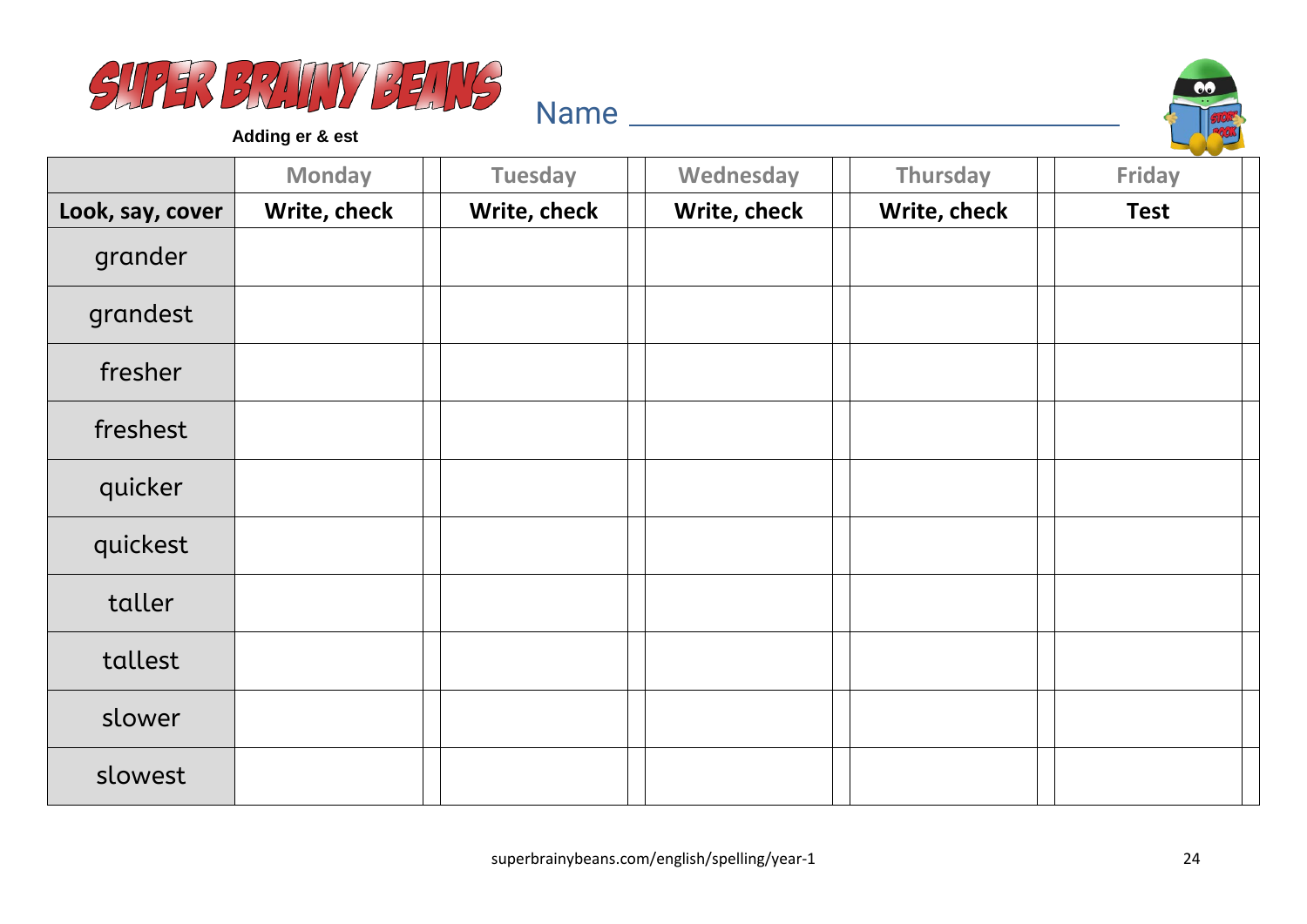



**Words with v sound**

|                  | <b>Monday</b> | <b>Tuesday</b> | Wednesday    | Thursday     | <b>Friday</b> |
|------------------|---------------|----------------|--------------|--------------|---------------|
| Look, say, cover | Write, check  | Write, check   | Write, check | Write, check | <b>Test</b>   |
| van              |               |                |              |              |               |
| vet              |               |                |              |              |               |
| visit            |               |                |              |              |               |
| have             |               |                |              |              |               |
| live             |               |                |              |              |               |
| give             |               |                |              |              |               |
| love             |               |                |              |              |               |
| glove            |               |                |              |              |               |
| above            |               |                |              |              |               |
| nerve            |               |                |              |              |               |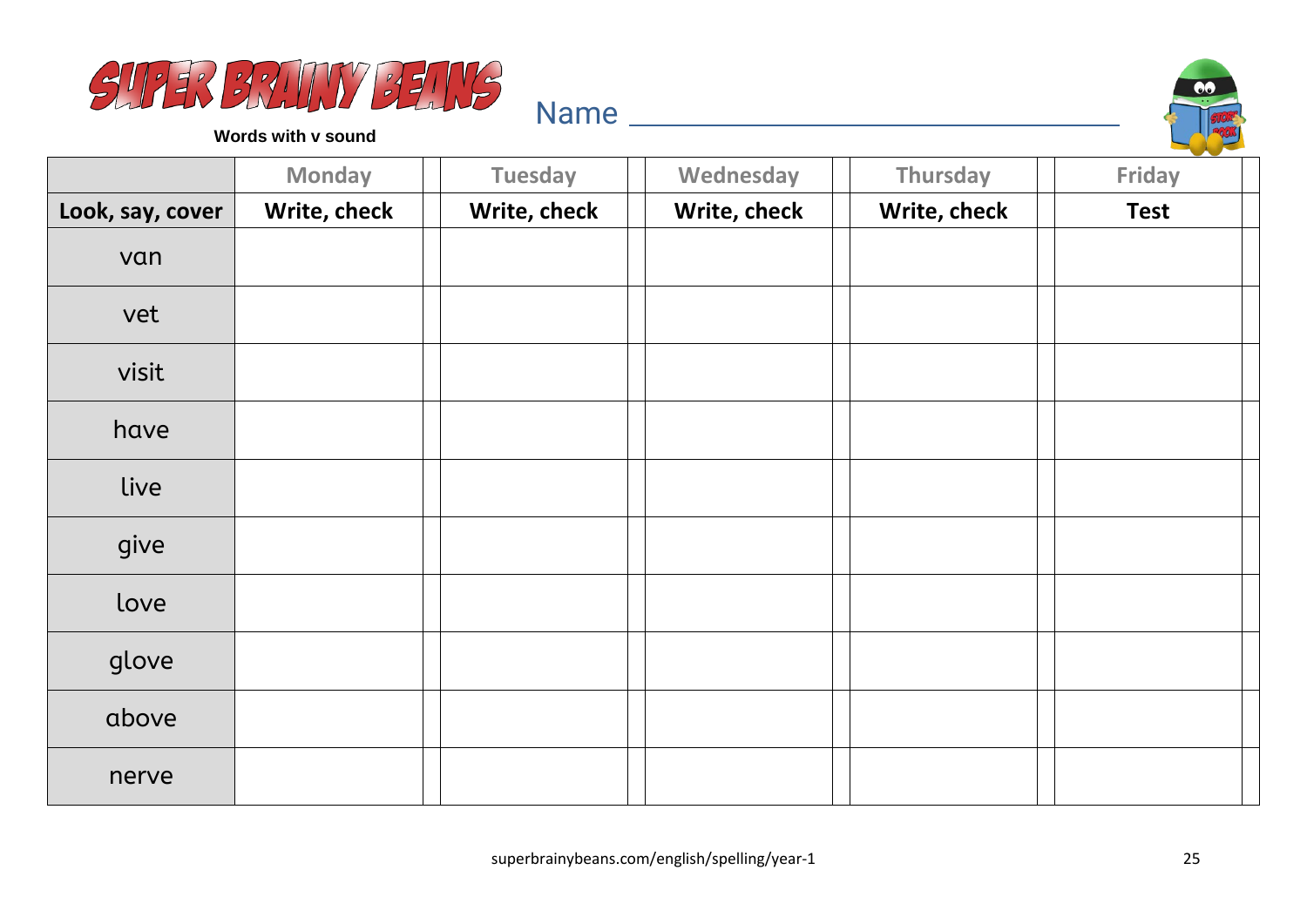



**Words with ie**

|                  | <b>Monday</b> | <b>Tuesday</b> | Wednesday    | Thursday     | <b>Friday</b> |
|------------------|---------------|----------------|--------------|--------------|---------------|
| Look, say, cover | Write, check  | Write, check   | Write, check | Write, check | <b>Test</b>   |
| lie              |               |                |              |              |               |
| tie              |               |                |              |              |               |
| pie              |               |                |              |              |               |
| cried            |               |                |              |              |               |
| tried            |               |                |              |              |               |
| dried            |               |                |              |              |               |
| chief            |               |                |              |              |               |
| field            |               |                |              |              |               |
| thief            |               |                |              |              |               |
| shield           |               |                |              |              |               |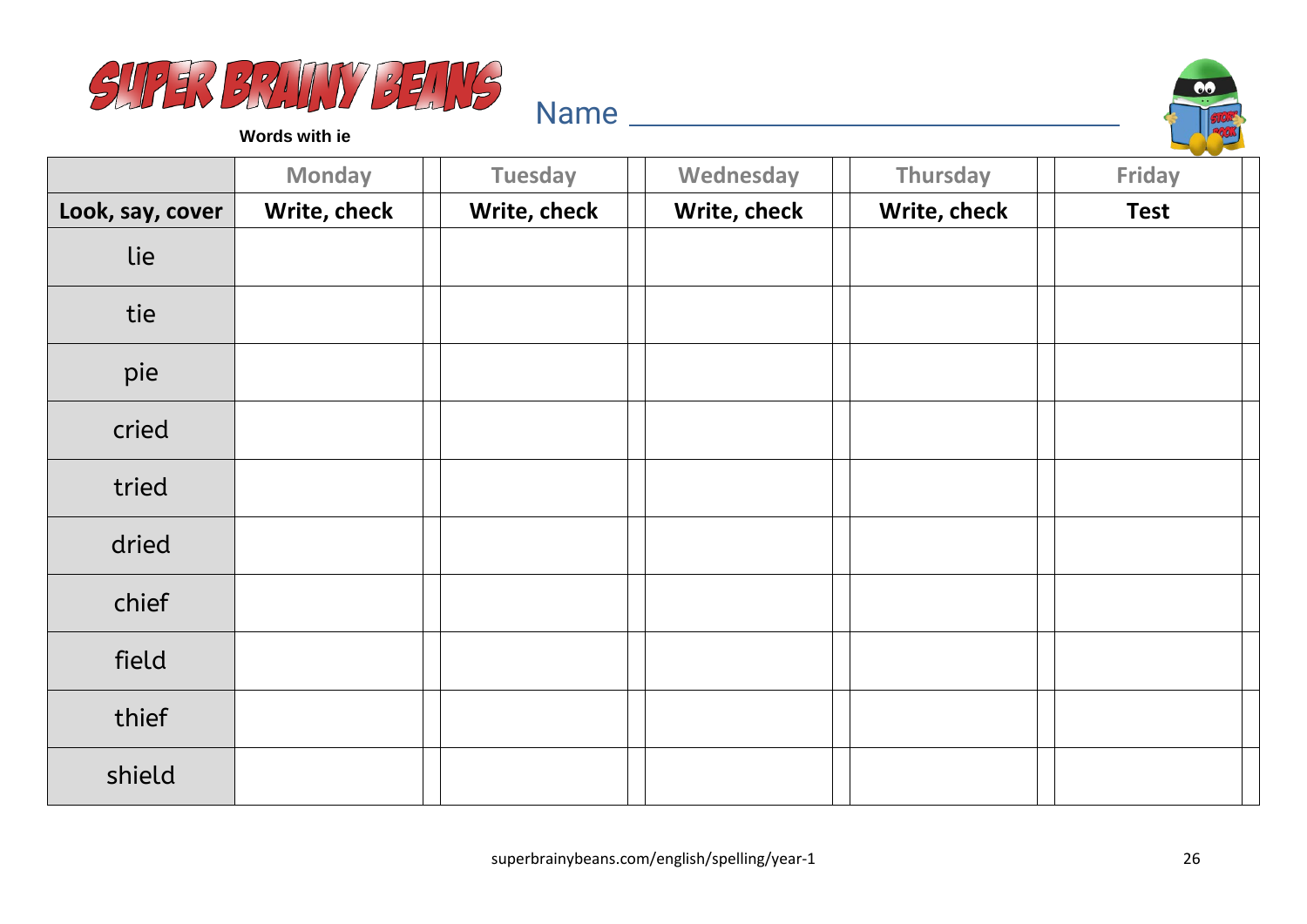



**Words with air & are**

|                  | <b>Monday</b> | <b>Tuesday</b> | Wednesday    | Thursday     | $\sim$<br><b>Friday</b> |
|------------------|---------------|----------------|--------------|--------------|-------------------------|
| Look, say, cover | Write, check  | Write, check   | Write, check | Write, check | <b>Test</b>             |
| air              |               |                |              |              |                         |
| fair             |               |                |              |              |                         |
| pair             |               |                |              |              |                         |
| hair             |               |                |              |              |                         |
| chair            |               |                |              |              |                         |
| bare             |               |                |              |              |                         |
| dare             |               |                |              |              |                         |
| care             |               |                |              |              |                         |
| share            |               |                |              |              |                         |
| scared           |               |                |              |              |                         |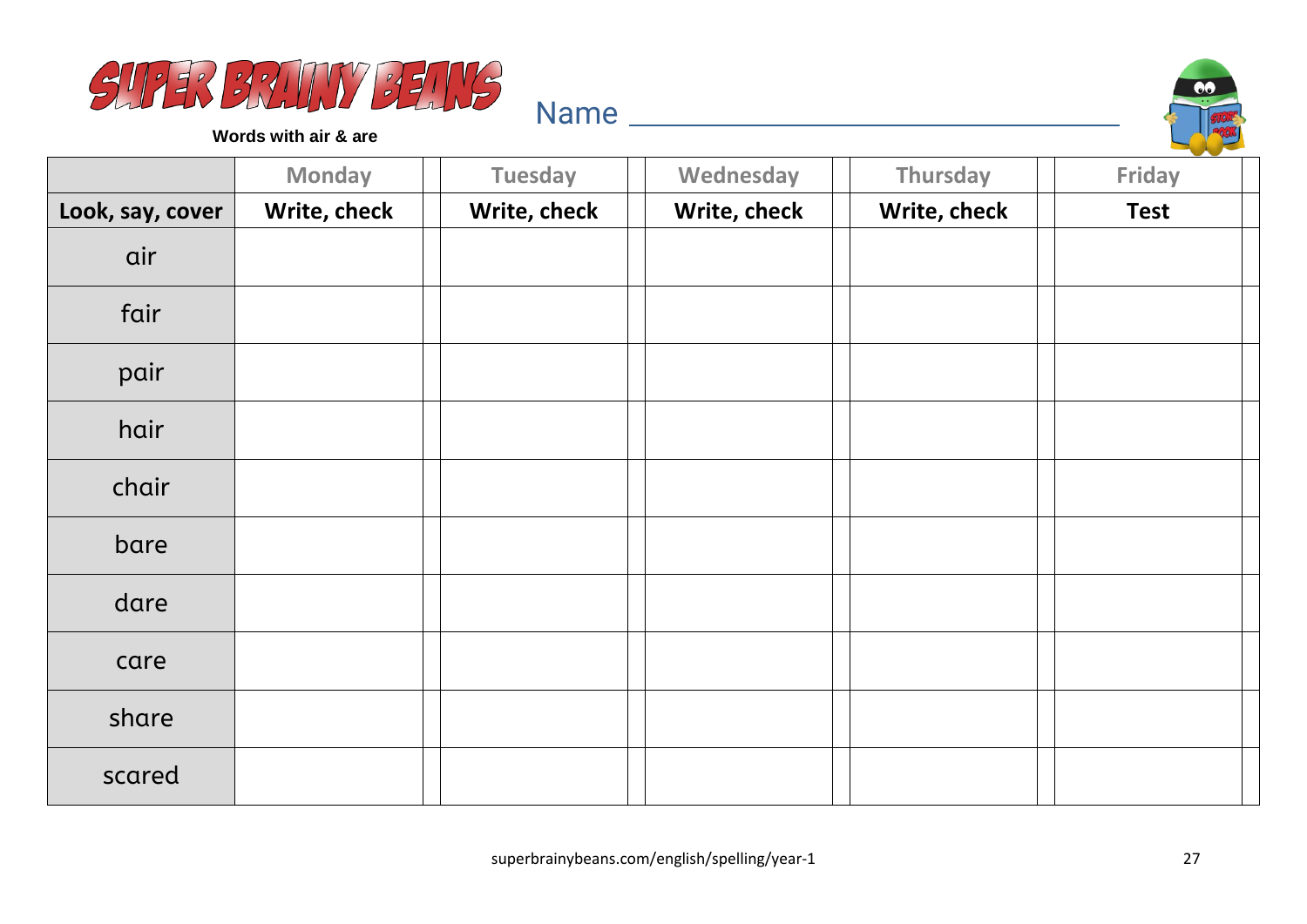



**Adding s & es**

|                  | <b>Monday</b> | <b>Tuesday</b> | Wednesday    | Thursday     | <b>Contract Contract Contract</b><br><b>Friday</b> |
|------------------|---------------|----------------|--------------|--------------|----------------------------------------------------|
| Look, say, cover | Write, check  | Write, check   | Write, check | Write, check | <b>Test</b>                                        |
| cats             |               |                |              |              |                                                    |
| dogs             |               |                |              |              |                                                    |
| spends           |               |                |              |              |                                                    |
| rocks            |               |                |              |              |                                                    |
| schools          |               |                |              |              |                                                    |
| friends          |               |                |              |              |                                                    |
| thanks           |               |                |              |              |                                                    |
| catches          |               |                |              |              |                                                    |
| pushes           |               |                |              |              |                                                    |
| fetches          |               |                |              |              |                                                    |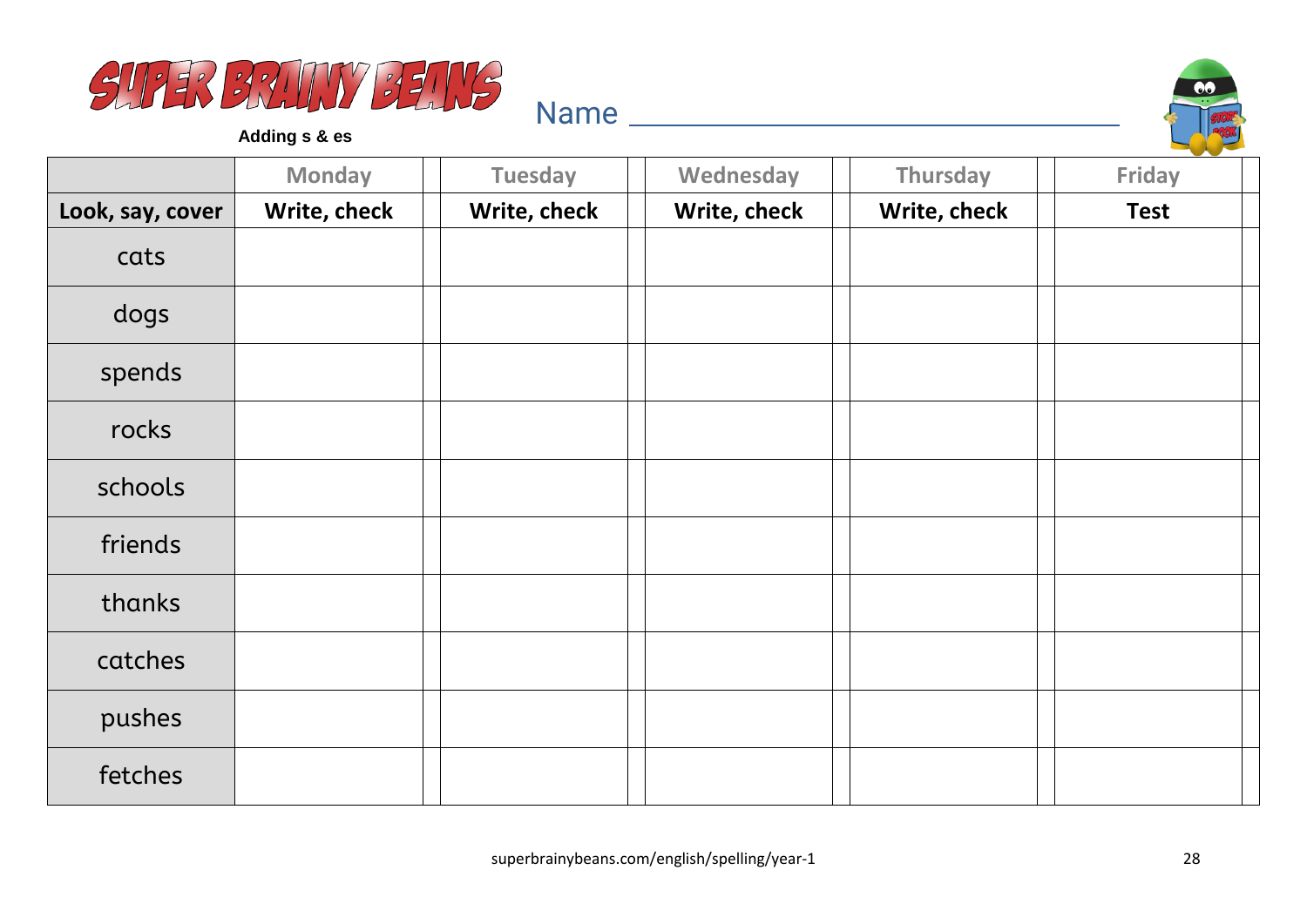



**Words with ar**

|                  | <b>Monday</b> | <b>Tuesday</b> | Wednesday    | Thursday     | Friday      |
|------------------|---------------|----------------|--------------|--------------|-------------|
| Look, say, cover | Write, check  | Write, check   | Write, check | Write, check | <b>Test</b> |
| car              |               |                |              |              |             |
| start            |               |                |              |              |             |
| park             |               |                |              |              |             |
| arm              |               |                |              |              |             |
| garden           |               |                |              |              |             |
| artist           |               |                |              |              |             |
| star             |               |                |              |              |             |
| are              |               |                |              |              |             |
| were             |               |                |              |              |             |
| our              |               |                |              |              |             |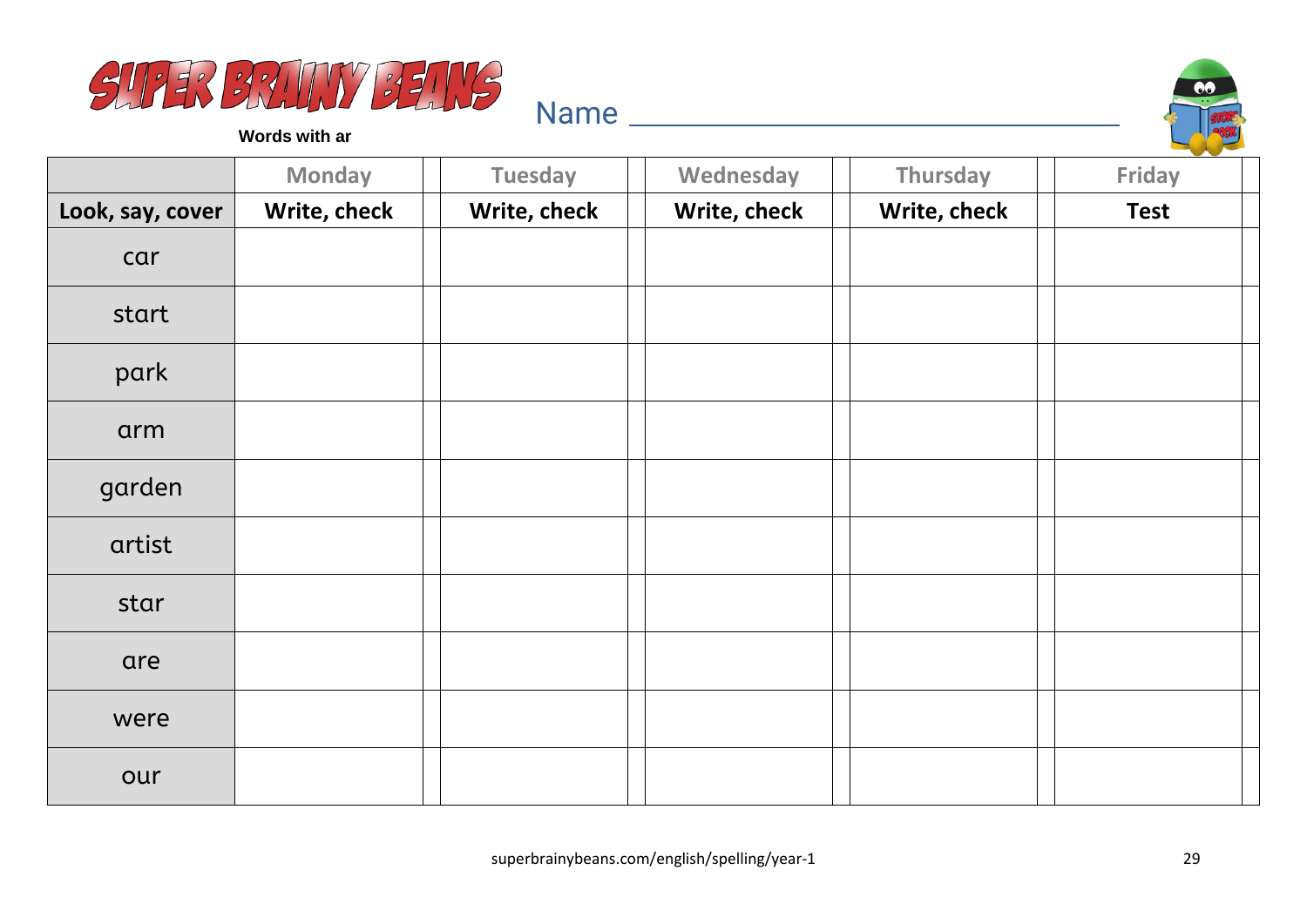



**Words with igh**

|                  | <b>Monday</b> | <b>Tuesday</b> | Wednesday    | Thursday     | $\sim$<br>Friday |
|------------------|---------------|----------------|--------------|--------------|------------------|
| Look, say, cover | Write, check  | Write, check   | Write, check | Write, check | <b>Test</b>      |
| right            |               |                |              |              |                  |
| bright           |               |                |              |              |                  |
| light            |               |                |              |              |                  |
| night            |               |                |              |              |                  |
| fright           |               |                |              |              |                  |
| tight            |               |                |              |              |                  |
| high             |               |                |              |              |                  |
| н                |               |                |              |              |                  |
| by               |               |                |              |              |                  |
| my               |               |                |              |              |                  |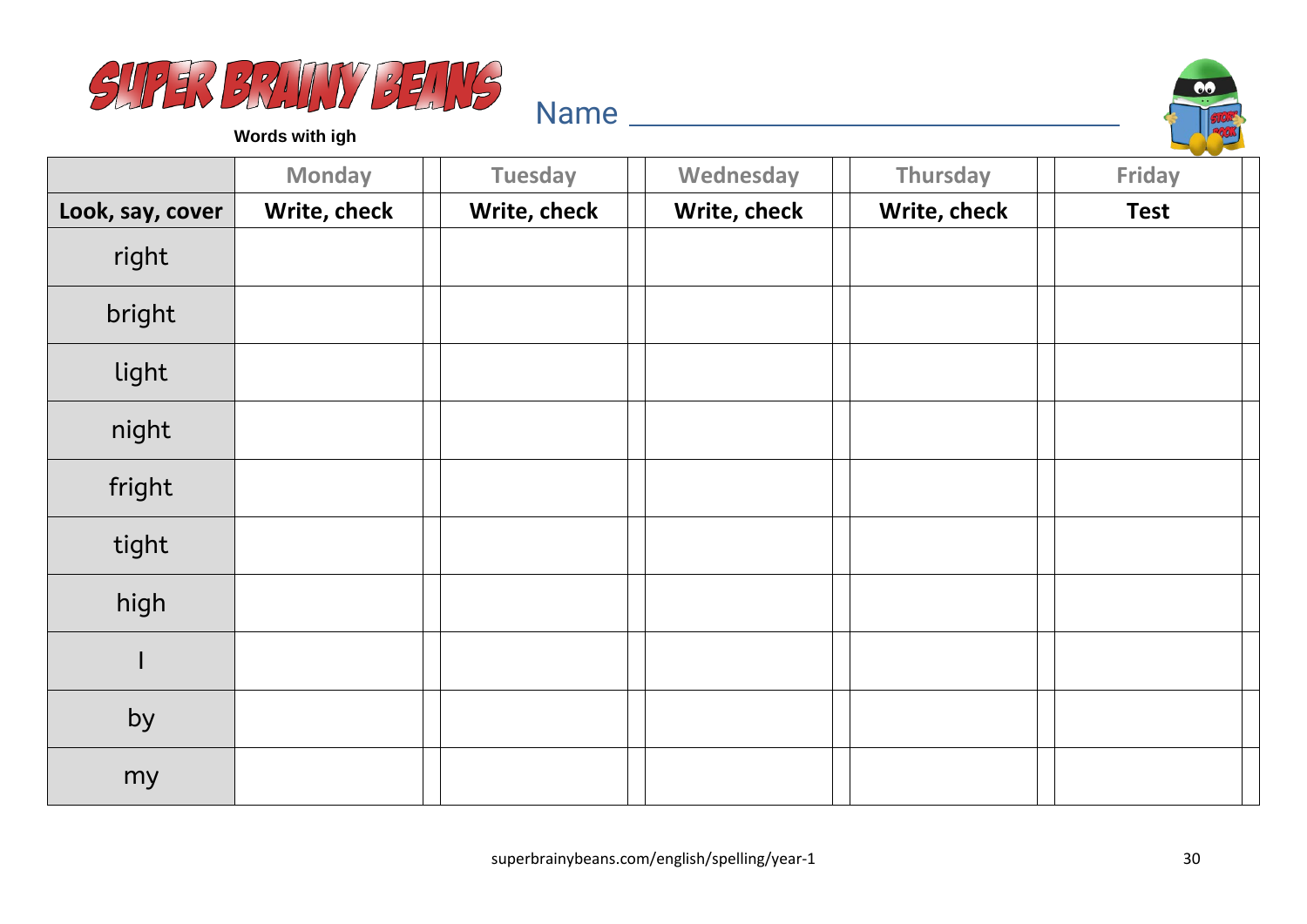



**Words with er**

|                  | <b>Monday</b> | <b>Tuesday</b> | Wednesday    | Thursday     | $\sim$<br><b>Friday</b> |
|------------------|---------------|----------------|--------------|--------------|-------------------------|
| Look, say, cover | Write, check  | Write, check   | Write, check | Write, check | <b>Test</b>             |
| better           |               |                |              |              |                         |
| under            |               |                |              |              |                         |
| summer           |               |                |              |              |                         |
| winter           |               |                |              |              |                         |
| sister           |               |                |              |              |                         |
| rubber           |               |                |              |              |                         |
| her              |               |                |              |              |                         |
| term             |               |                |              |              |                         |
| verb             |               |                |              |              |                         |
| person           |               |                |              |              |                         |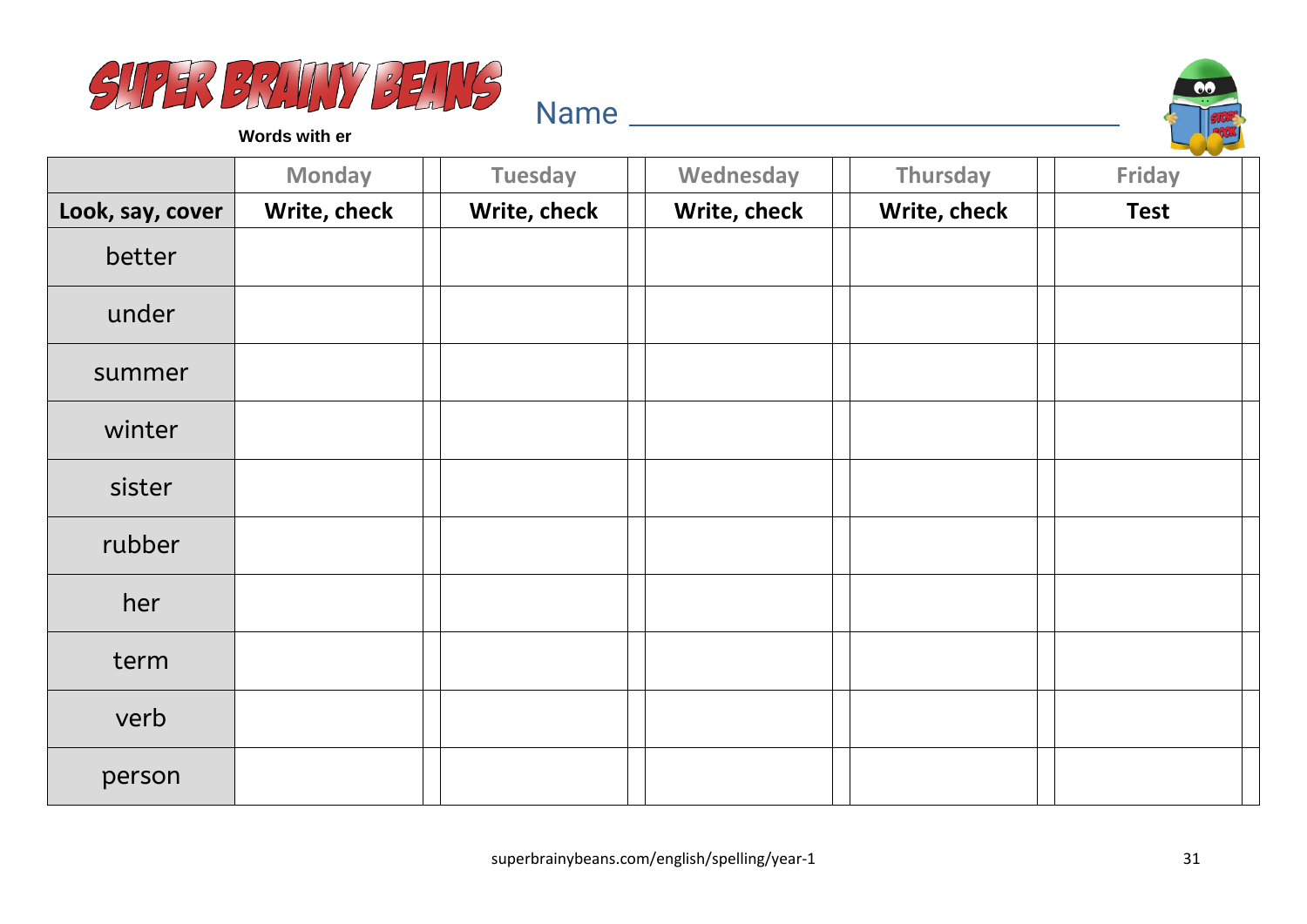



**Words with ir & ur**

|                  | <b>Monday</b> | <b>Tuesday</b> | Wednesday    | Thursday     | $\sim$<br><b>Friday</b> |
|------------------|---------------|----------------|--------------|--------------|-------------------------|
| Look, say, cover | Write, check  | Write, check   | Write, check | Write, check | <b>Test</b>             |
| girl             |               |                |              |              |                         |
| bird             |               |                |              |              |                         |
| shirt            |               |                |              |              |                         |
| first            |               |                |              |              |                         |
| third            |               |                |              |              |                         |
| turn             |               |                |              |              |                         |
| hurt             |               |                |              |              |                         |
| church           |               |                |              |              |                         |
| burst            |               |                |              |              |                         |
| burn             |               |                |              |              |                         |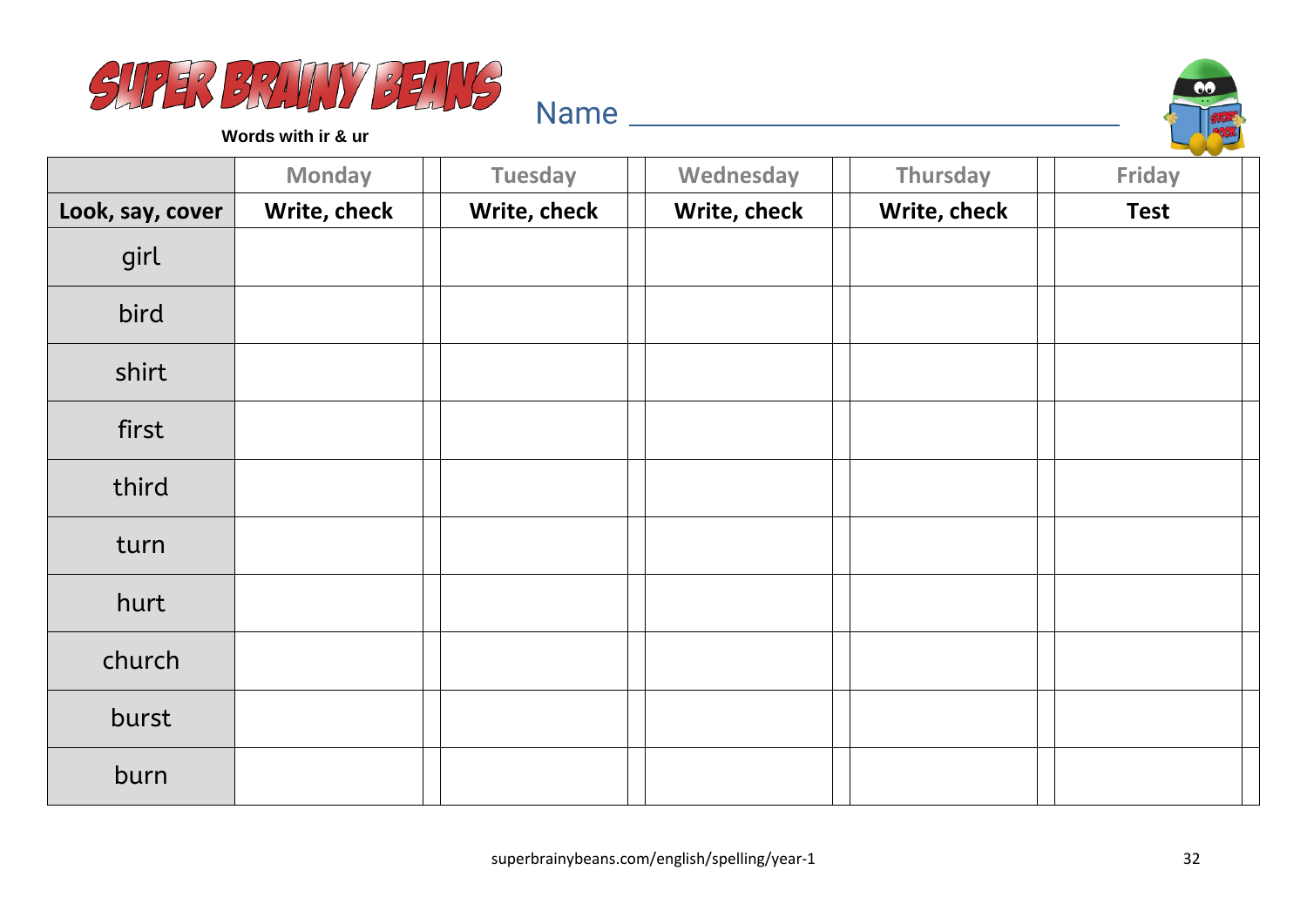



**Words with k sound**

|                  | <b>Monday</b> | <b>Tuesday</b> | Wednesday    | Thursday     | Friday      |
|------------------|---------------|----------------|--------------|--------------|-------------|
| Look, say, cover | Write, check  | Write, check   | Write, check | Write, check | <b>Test</b> |
| Kent             |               |                |              |              |             |
| sketch           |               |                |              |              |             |
| kit              |               |                |              |              |             |
| skin             |               |                |              |              |             |
| frisky           |               |                |              |              |             |
| skill            |               |                |              |              |             |
| risky            |               |                |              |              |             |
| kettle           |               |                |              |              |             |
| kilt             |               |                |              |              |             |
| king             |               |                |              |              |             |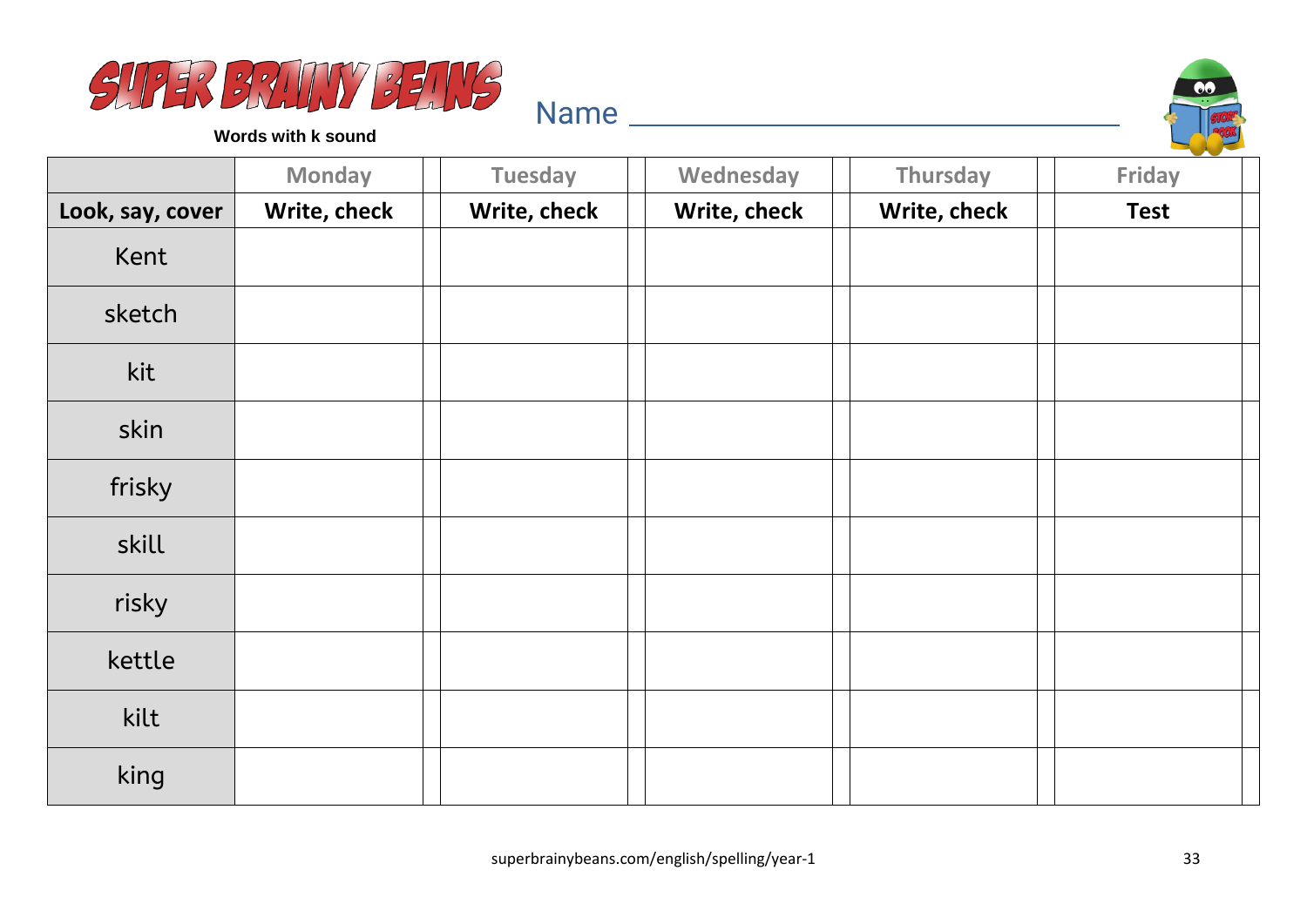



**Words with a-e & e-e**

|                  | <b>Monday</b> | <b>Tuesday</b> | Wednesday    | Thursday     | Friday      |
|------------------|---------------|----------------|--------------|--------------|-------------|
| Look, say, cover | Write, check  | Write, check   | Write, check | Write, check | <b>Test</b> |
| made             |               |                |              |              |             |
| came             |               |                |              |              |             |
| same             |               |                |              |              |             |
| take             |               |                |              |              |             |
| safe             |               |                |              |              |             |
| date             |               |                |              |              |             |
| lake             |               |                |              |              |             |
| these            |               |                |              |              |             |
| theme            |               |                |              |              |             |
| complete         |               |                |              |              |             |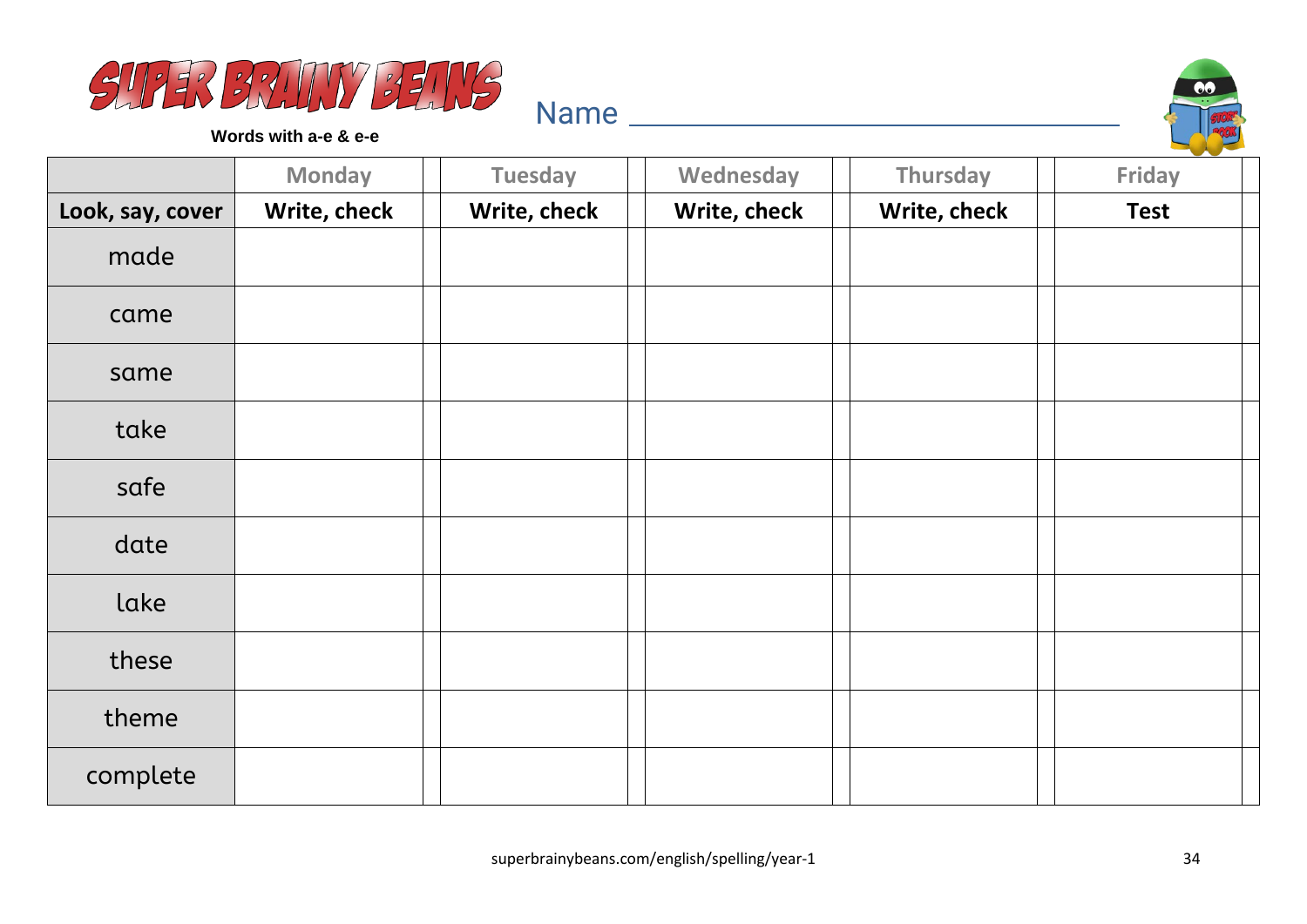



**Words with u-e**

|                  | <b>Monday</b> | <b>Tuesday</b> | Wednesday    | Thursday     | Friday      |
|------------------|---------------|----------------|--------------|--------------|-------------|
| Look, say, cover | Write, check  | Write, check   | Write, check | Write, check | <b>Test</b> |
| June             |               |                |              |              |             |
| rule             |               |                |              |              |             |
| rude             |               |                |              |              |             |
| flute            |               |                |              |              |             |
| use              |               |                |              |              |             |
| tube             |               |                |              |              |             |
| tune             |               |                |              |              |             |
| huge             |               |                |              |              |             |
| cute             |               |                |              |              |             |
| cube             |               |                |              |              |             |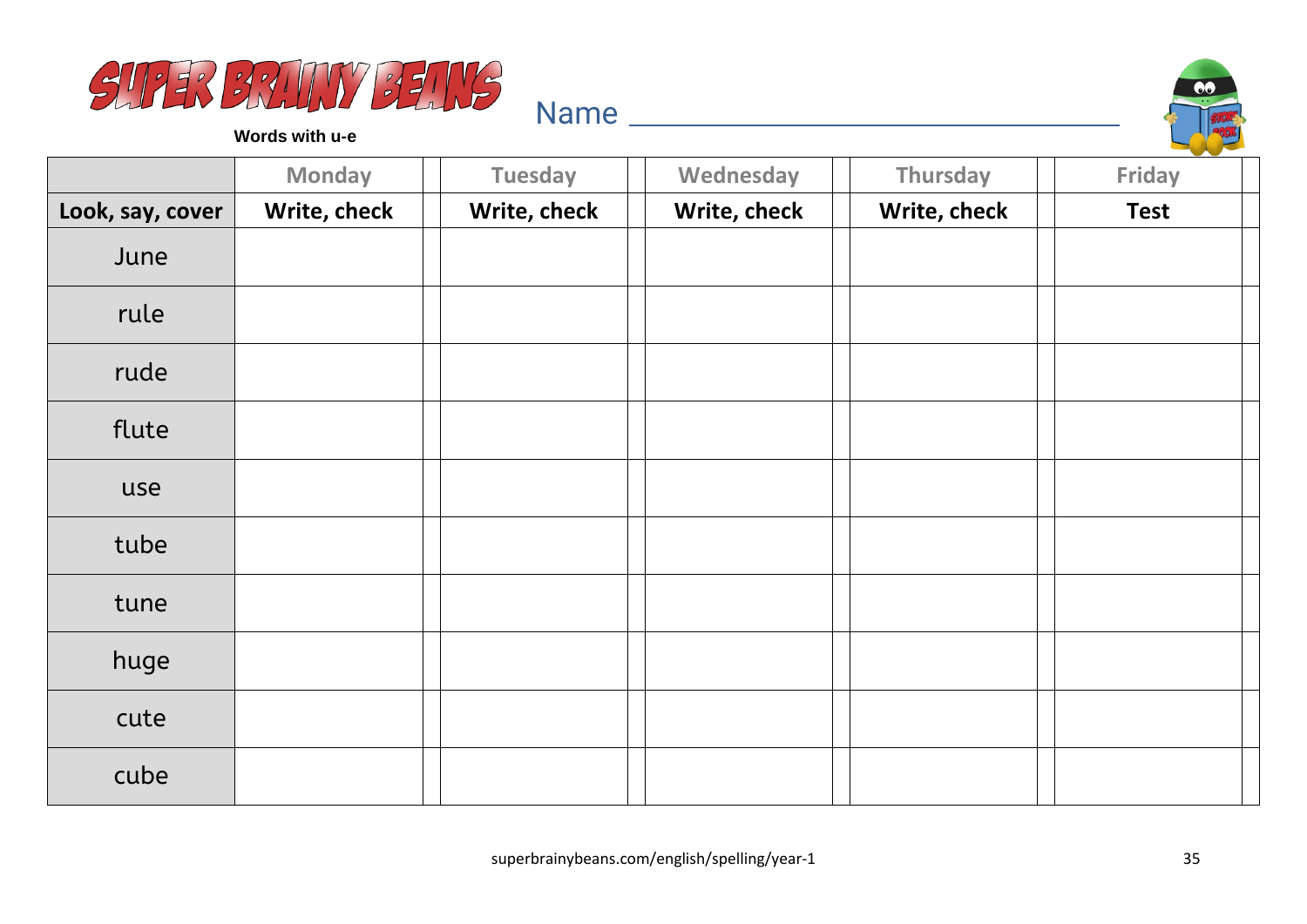



**Words ending with ee sound**

|                  | <b>Monday</b> | <b>Tuesday</b> | Wednesday    | <b>Thursday</b> | Friday      |
|------------------|---------------|----------------|--------------|-----------------|-------------|
| Look, say, cover | Write, check  | Write, check   | Write, check | Write, check    | <b>Test</b> |
| very             |               |                |              |                 |             |
| happy            |               |                |              |                 |             |
| funny            |               |                |              |                 |             |
| party            |               |                |              |                 |             |
| family           |               |                |              |                 |             |
| dizzy            |               |                |              |                 |             |
| smelly           |               |                |              |                 |             |
| silly            |               |                |              |                 |             |
| jolly            |               |                |              |                 |             |
| sunny            |               |                |              |                 |             |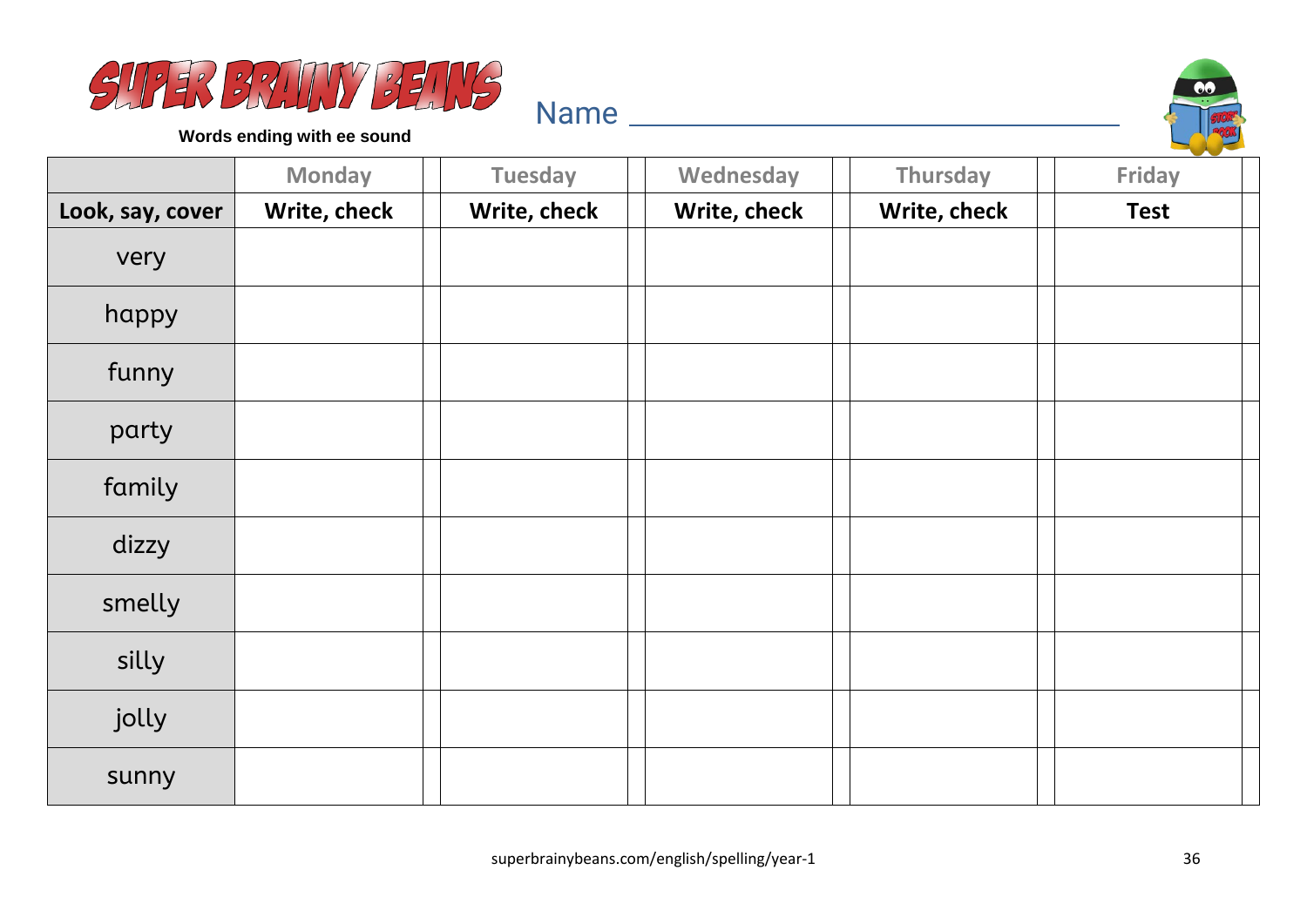



**Words with or**

|                  | <b>Monday</b> | <b>Tuesday</b> | Wednesday    | Thursday     | Friday      |
|------------------|---------------|----------------|--------------|--------------|-------------|
| Look, say, cover | Write, check  | Write, check   | Write, check | Write, check | <b>Test</b> |
| for              |               |                |              |              |             |
| short            |               |                |              |              |             |
| born             |               |                |              |              |             |
| horse            |               |                |              |              |             |
| morning          |               |                |              |              |             |
| more             |               |                |              |              |             |
| score            |               |                |              |              |             |
| before           |               |                |              |              |             |
| shore            |               |                |              |              |             |
| upon             |               |                |              |              |             |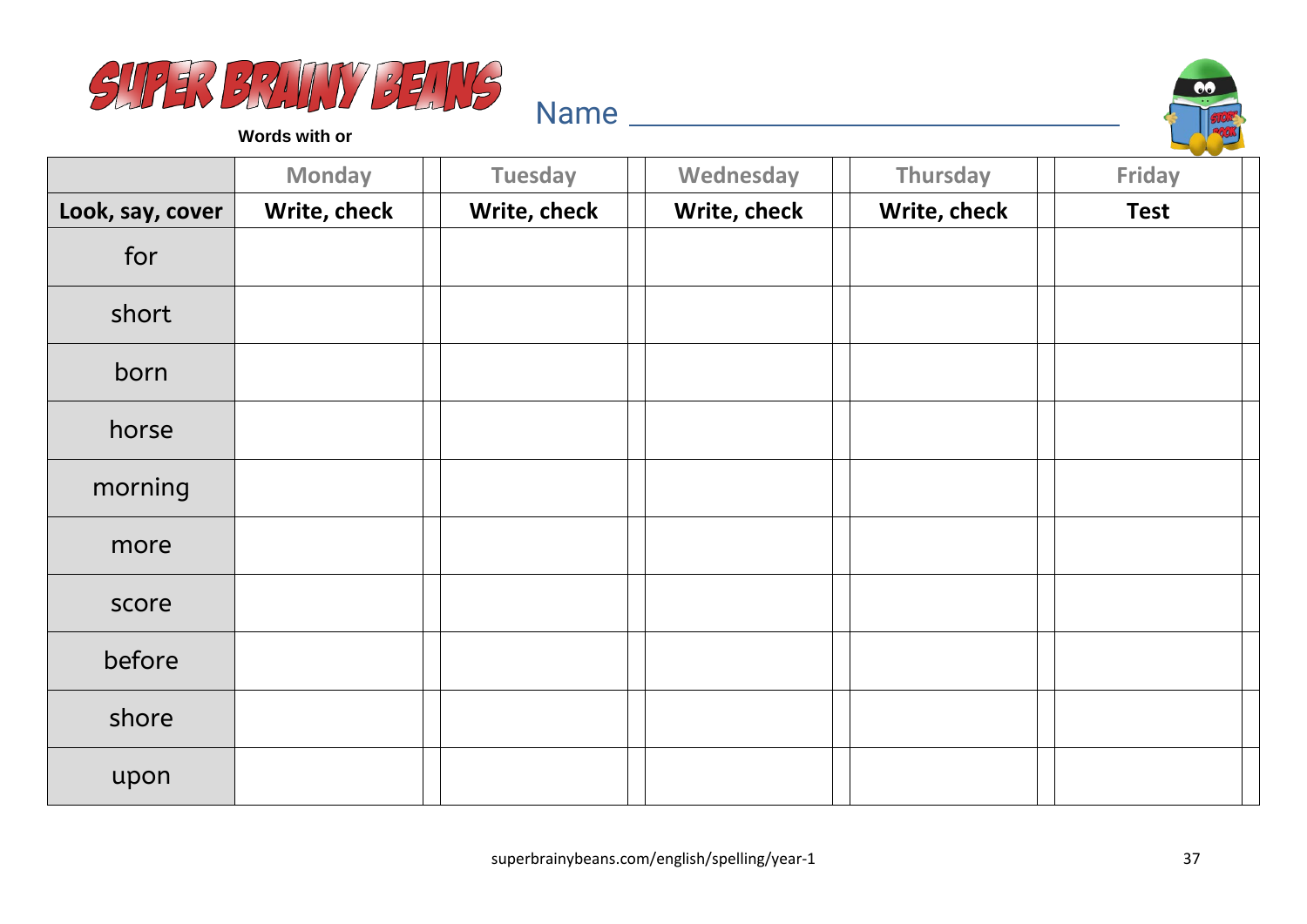



**Words with aw & au**

|                  | <b>Monday</b> | <b>Tuesday</b> | Wednesday    | Thursday     | <b>Friday</b> |
|------------------|---------------|----------------|--------------|--------------|---------------|
| Look, say, cover | Write, check  | Write, check   | Write, check | Write, check | <b>Test</b>   |
| saw              |               |                |              |              |               |
| draw             |               |                |              |              |               |
| yawn             |               |                |              |              |               |
| crawl            |               |                |              |              |               |
| claw             |               |                |              |              |               |
| author           |               |                |              |              |               |
| August           |               |                |              |              |               |
| dinosaur         |               |                |              |              |               |
| astronaut        |               |                |              |              |               |
| your             |               |                |              |              |               |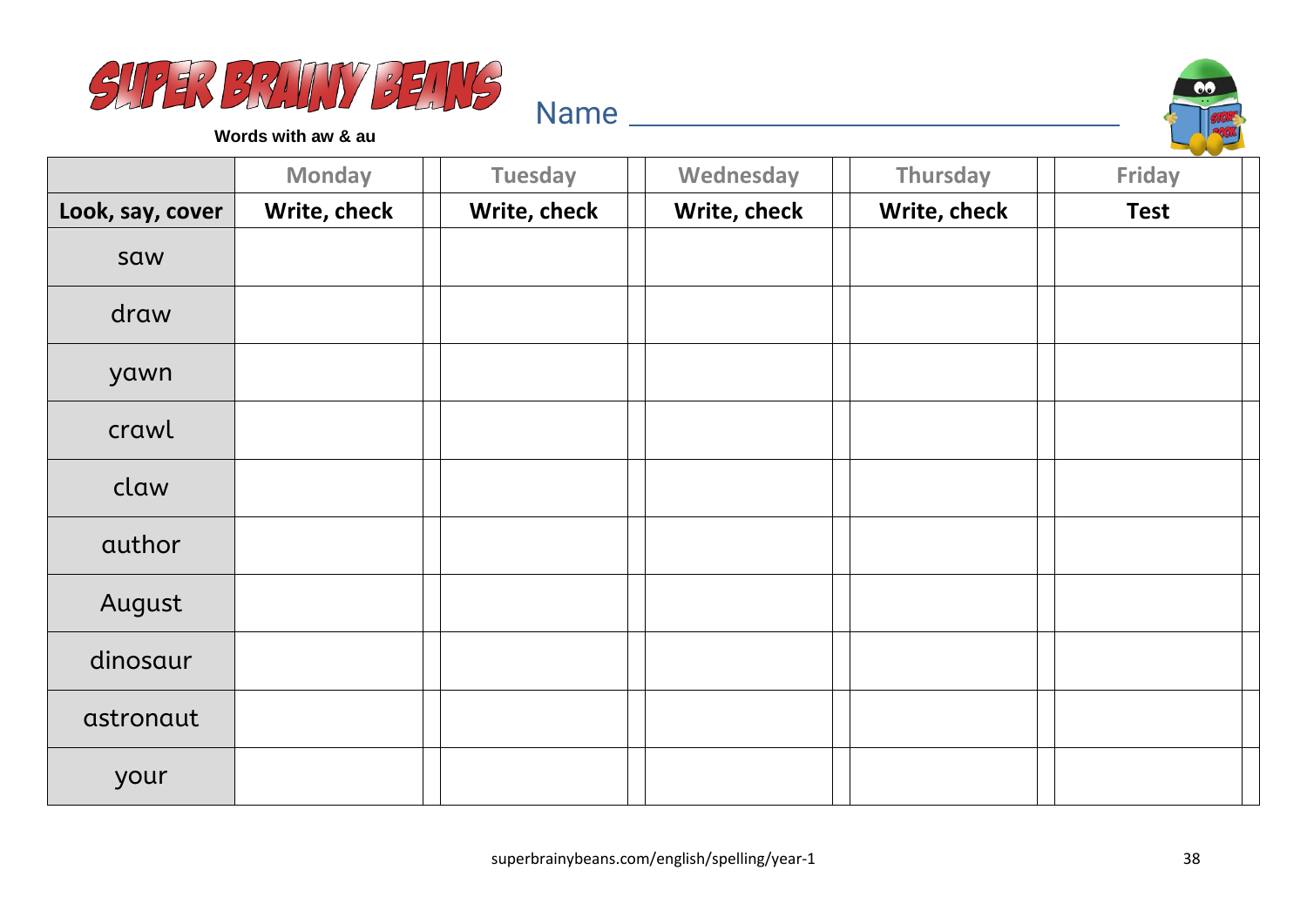



**Words with ph & wh**

|                  | <b>Monday</b> | <b>Tuesday</b> | Wednesday    | Thursday     | Friday      |
|------------------|---------------|----------------|--------------|--------------|-------------|
| Look, say, cover | Write, check  | Write, check   | Write, check | Write, check | <b>Test</b> |
| dolphin          |               |                |              |              |             |
| alphabet         |               |                |              |              |             |
| phonics          |               |                |              |              |             |
| elephant         |               |                |              |              |             |
| when             |               |                |              |              |             |
| where            |               |                |              |              |             |
| which            |               |                |              |              |             |
| wheel            |               |                |              |              |             |
| while            |               |                |              |              |             |
| white            |               |                |              |              |             |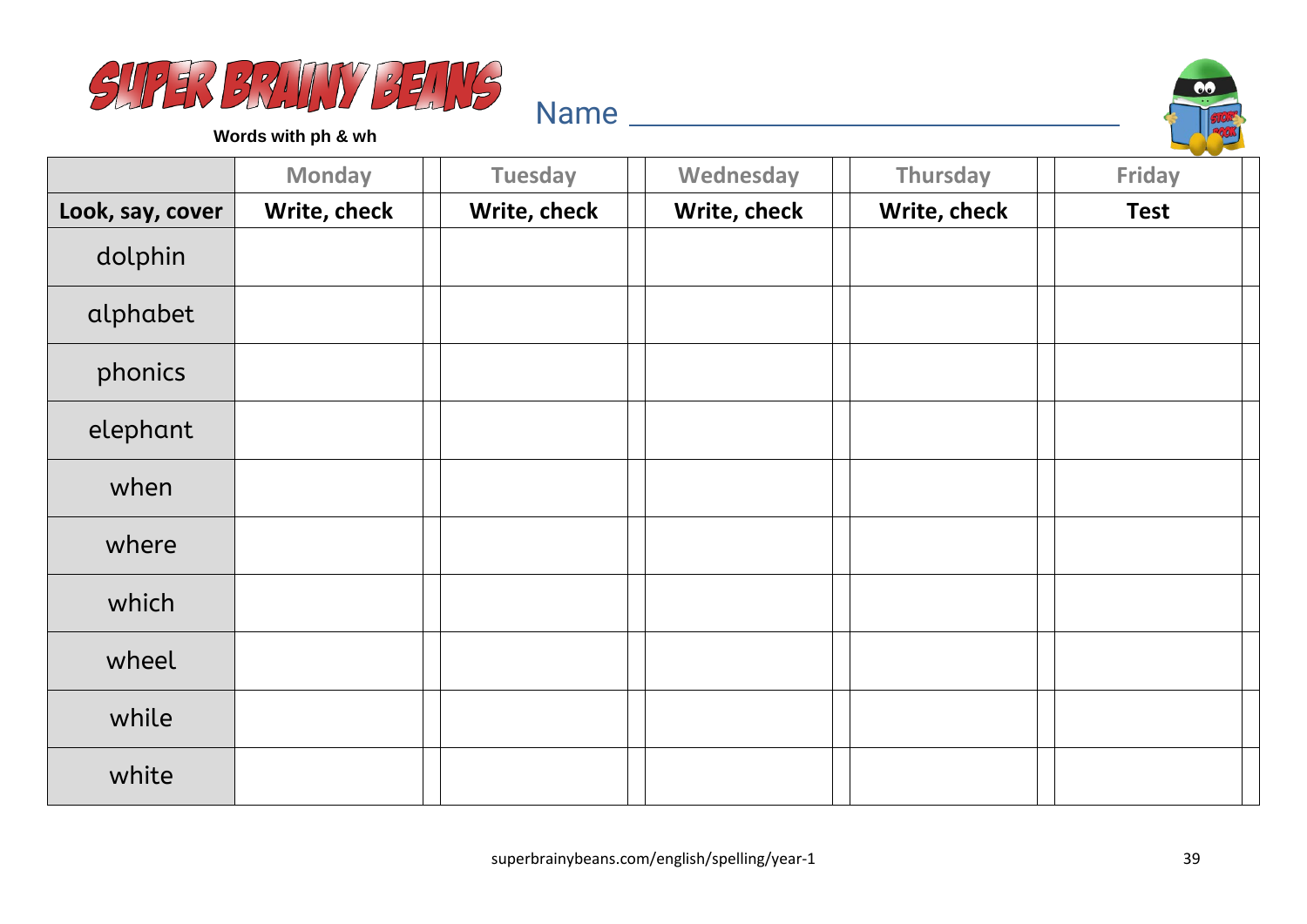



**Prefix - un**

|                  | <b>Monday</b> | <b>Tuesday</b> | Wednesday    | Thursday     | <b>Friday</b> |
|------------------|---------------|----------------|--------------|--------------|---------------|
| Look, say, cover | Write, check  | Write, check   | Write, check | Write, check | <b>Test</b>   |
| unhappy          |               |                |              |              |               |
| undo             |               |                |              |              |               |
| unload           |               |                |              |              |               |
| unfair           |               |                |              |              |               |
| unlock           |               |                |              |              |               |
| unwrap           |               |                |              |              |               |
| unzip            |               |                |              |              |               |
| untidy           |               |                |              |              |               |
| unwell           |               |                |              |              |               |
| unkind           |               |                |              |              |               |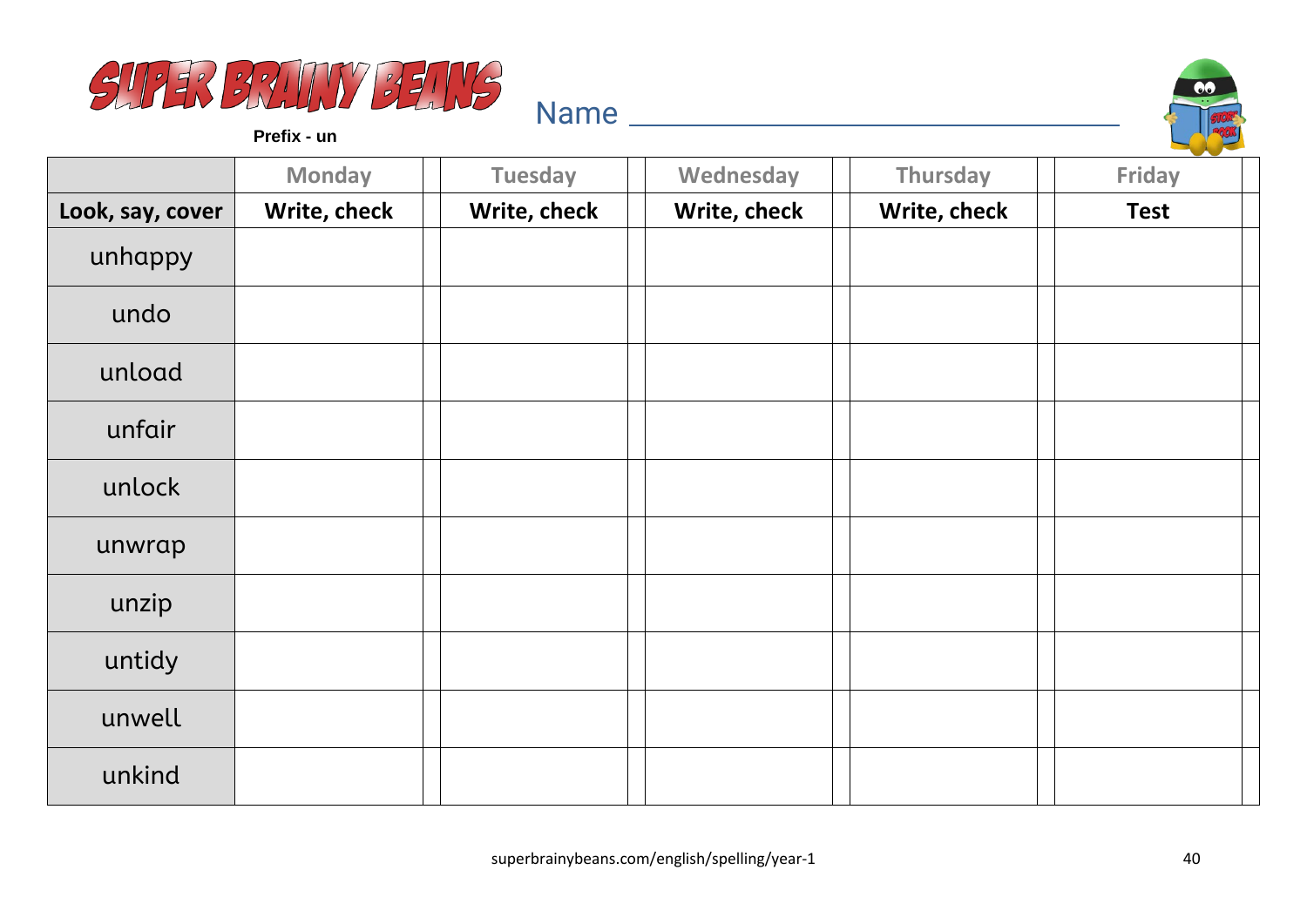



**Contractions**

|                         | <b>Monday</b> | <b>Tuesday</b> | Wednesday    | Thursday     | Friday      |
|-------------------------|---------------|----------------|--------------|--------------|-------------|
| Look, say, cover        | Write, check  | Write, check   | Write, check | Write, check | <b>Test</b> |
| $\mathsf{I}'\mathsf{m}$ |               |                |              |              |             |
| l'Il                    |               |                |              |              |             |
| we'll                   |               |                |              |              |             |
| she'll                  |               |                |              |              |             |
| you'll                  |               |                |              |              |             |
| they'll                 |               |                |              |              |             |
| we're                   |               |                |              |              |             |
| you're                  |               |                |              |              |             |
| he's                    |               |                |              |              |             |
| they're                 |               |                |              |              |             |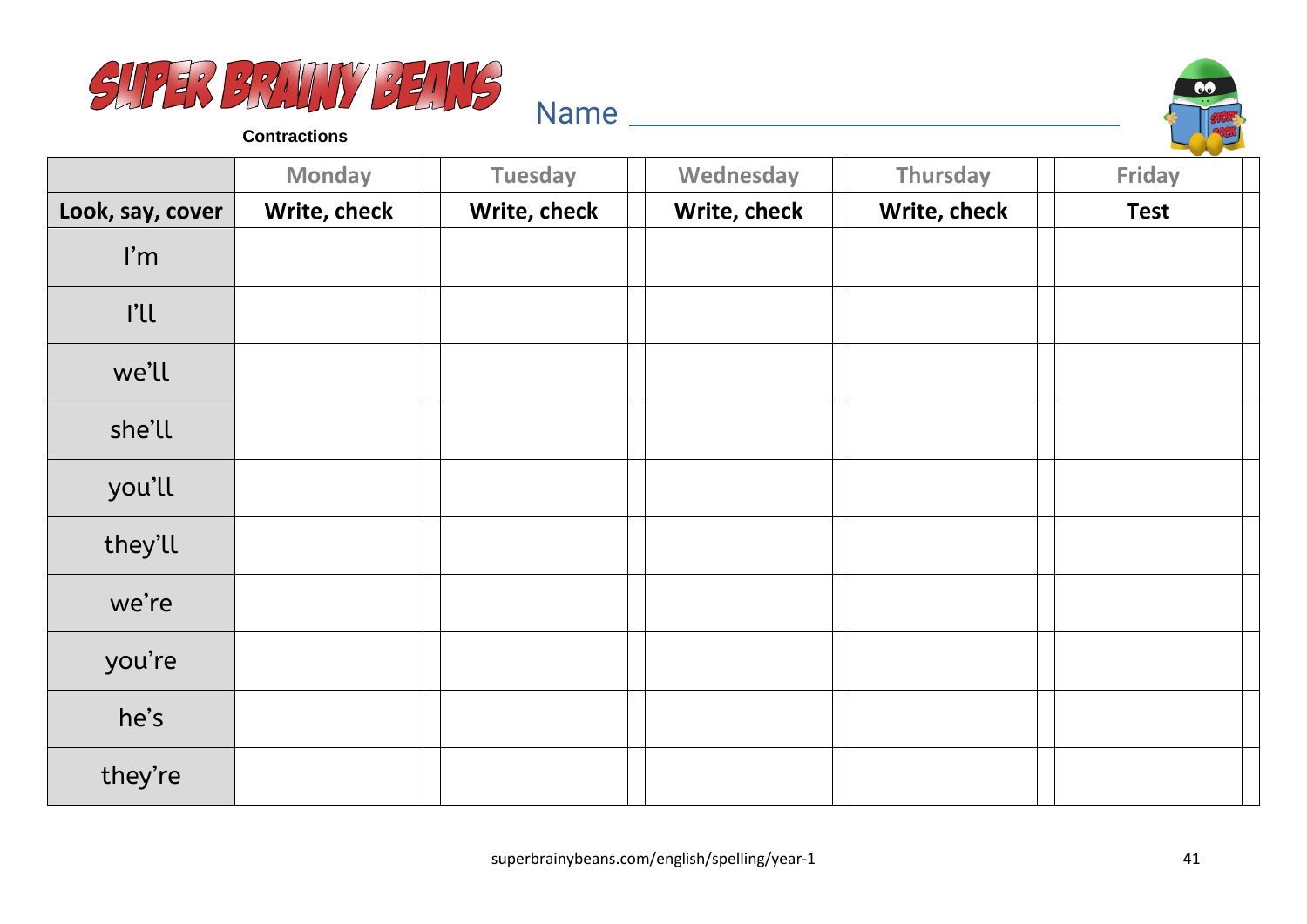



**Compound words**

|                  | <b>Monday</b> | <b>Tuesday</b> | Wednesday    | Thursday     | and the state of the con-<br>Friday |
|------------------|---------------|----------------|--------------|--------------|-------------------------------------|
| Look, say, cover | Write, check  | Write, check   | Write, check | Write, check | <b>Test</b>                         |
| football         |               |                |              |              |                                     |
| playground       |               |                |              |              |                                     |
| farmyard         |               |                |              |              |                                     |
| bedroom          |               |                |              |              |                                     |
| blackberry       |               |                |              |              |                                     |
| lighthouse       |               |                |              |              |                                     |
| sometimes        |               |                |              |              |                                     |
| bathroom         |               |                |              |              |                                     |
| classroom        |               |                |              |              |                                     |
| teatime          |               |                |              |              |                                     |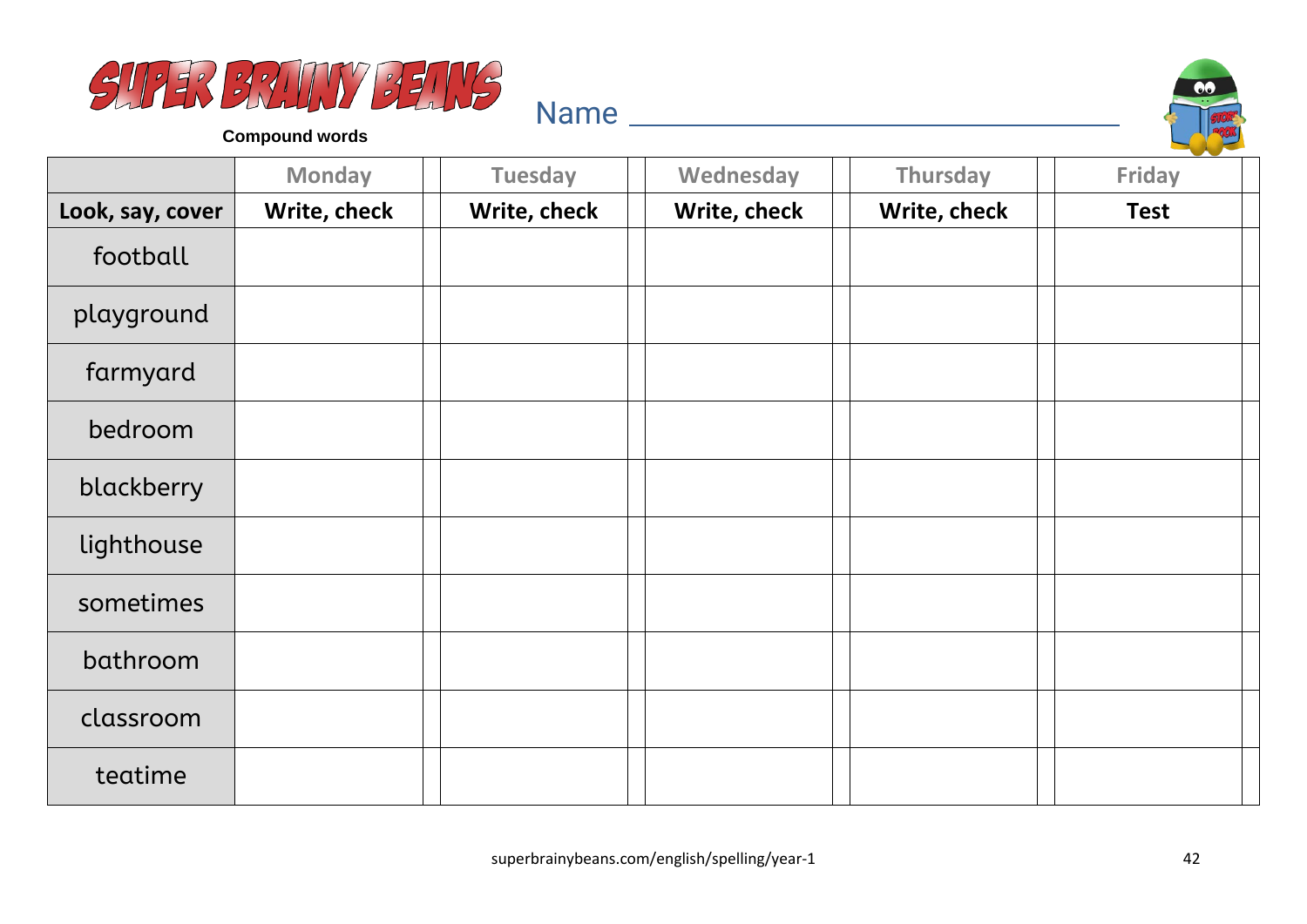



**Days of the week**

|                  | <b>Monday</b> | <b>Tuesday</b> | Wednesday    | Thursday     | and the state of the con-<br><b>Friday</b> |
|------------------|---------------|----------------|--------------|--------------|--------------------------------------------|
| Look, say, cover | Write, check  | Write, check   | Write, check | Write, check | <b>Test</b>                                |
| Monday           |               |                |              |              |                                            |
| Tuesday          |               |                |              |              |                                            |
| Wednesday        |               |                |              |              |                                            |
| Thursday         |               |                |              |              |                                            |
| Friday           |               |                |              |              |                                            |
| Saturday         |               |                |              |              |                                            |
| Sunday           |               |                |              |              |                                            |
| there            |               |                |              |              |                                            |
| they             |               |                |              |              |                                            |
| with             |               |                |              |              |                                            |